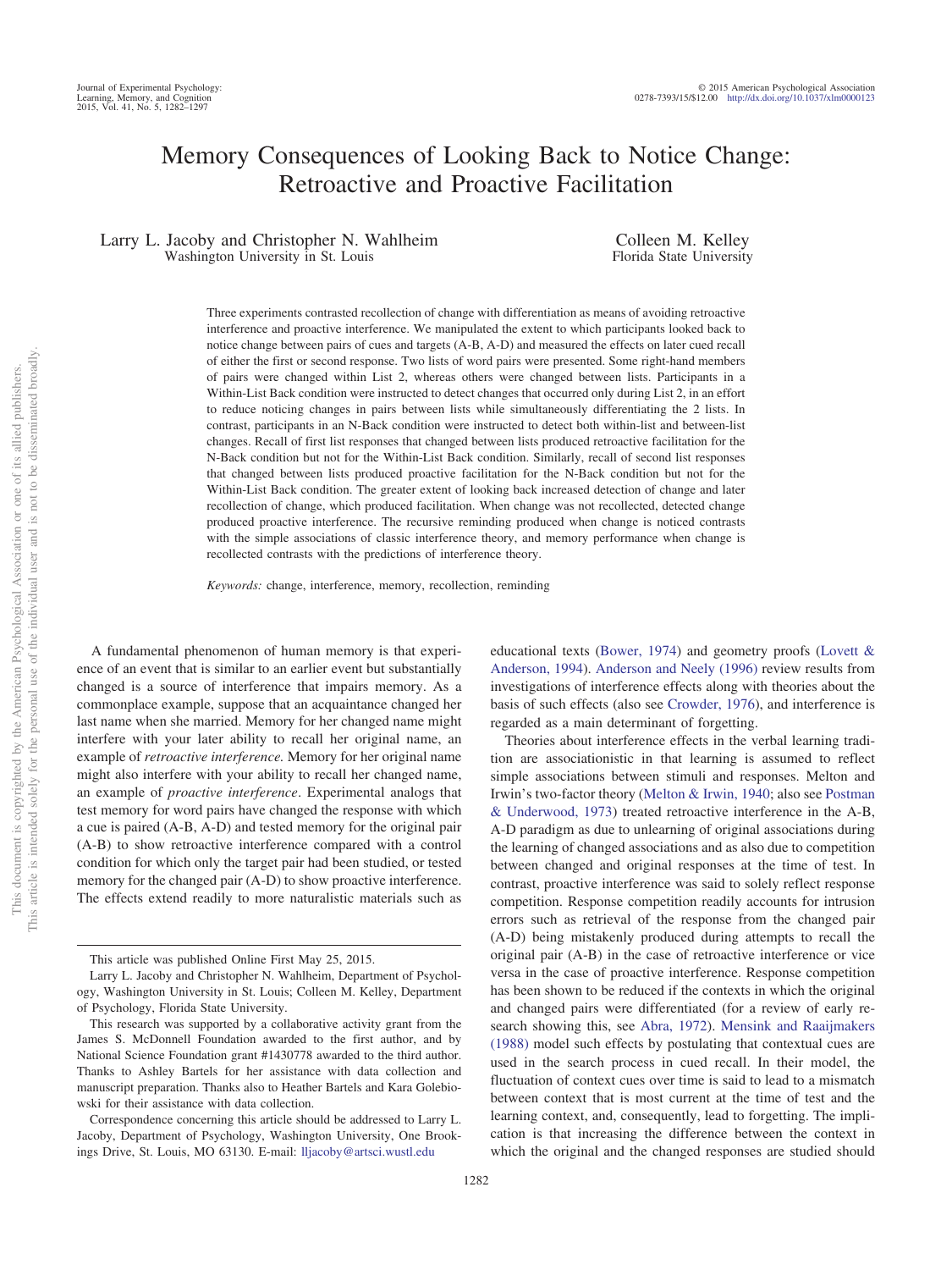increase retroactive interference because the context cues at test are a better match to the context in which the changed responses were studied. In contrast, increasing the difference between the original and changed response contexts would reduce proactive interference, because the context cues at test are a worse match to the context in which the original responses were studied.

In accord with the context-change hypothesis, [Sahakyan and](#page-15-4) [Kelley \(2002\)](#page-15-4) presented two lists of unrelated nouns for study and manipulated mental context between them. Intervening between presentations of the two lists, half of the participants were required to imagine that they were invisible and write down what they would like to do knowing that they could not be held responsible for their actions. This was meant to shift their mental context from that of studying words to something very different. The other half of participants simply waited for an equivalent amount of time prior to presentation of the second list. Subsequent recall of words from the first list was much poorer following a change in mental context. That is, list differentiation created by change in mental context reduced proactive interference by causing forgetting of words in the first list. Sahakyan and Kelley used results produced by change in mental context to support their context-change account of directed forgetting, as they found evidence that participants in directed forgetting studies spontaneously try to "clear their heads" of the first list by thinking of something outside the context of the experiment. As will be described, we employed Sahakyan and Kelley's manipulation of mental context as a means of discouraging spontaneous noticing of between-list changes in responses.

Prior experiments have used a variety of manipulations, including those aimed at increasing list differentiation, in attempts to eliminate retroactive interference and proactive interference. Ultimate success in doing so would be to find that change produced no decrement in performance as compared with appropriate control conditions, fully eliminating proactive interference. In contrast, the goal of our current experiments is to show that noticing change can produce both retroactive facilitation (Experiment 1) and proactive facilitation (Experiments 2 and 3) as compared with the same control conditions used to measure interference effects. Our goal is to transform interference effects into facilitation effects. We defer additional consideration of proactive effects of memory to the introduction of Experiment 2. In what follows, we further consider retroactive effects of memory, and outline the procedure and prediction of results for Experiment 1.

Retroactive facilitation has sometimes been found in interference paradigms. [Barnes and Underwood \(1959\)](#page-14-4) paired nonsense syllables with adjectives that were strongly associated (e.g., afraid–scared) to produce an A-B, A-B' paradigm. Learning the changed pairing was facilitated as was later recall of the original pairing, and the results were interpreted as due to learning the changed response by using the original association as a mediator (e.g., A-B-B'). As a consequence as its use as a mediator, the original response was said to be maintained during the learning of the changed response. However, retroactive facilitation is not restricted to situations in which there are strong associations between responses. [Robbins and Bray \(1974a,](#page-15-5) [b\)](#page-15-6) used a continuous paired-associate task with pairs repeated or changed (A-B, A-D) between presentations. Pairs were comprised of unrelated nouns that were presented at a 5-sec rate for study intermixed with tests. The lag between the presentations of repeated pairs or between original and changed pairs varied from short (one intervening pair for 5 s) to long (five intervening pairs for 25 s). The retention interval between presentation of a pair and its test was also either short or relatively long (e.g., 5 or 25 s), with an even longer retention interval produced by testing memory for all pairs at the end of the experiment. Results sometimes revealed retroactive facilitation. Specifically, after a short lag between presentations and a relatively long or very long retention interval, presentation of A-D produced recall of B that was higher than that produced by the control condition of only having encountered A-B. Recall in the changed condition was sometimes as great as that produced by repetition of A-B. Similarly, [Bruce and Weaver \(1973\)](#page-14-5) found retroactive facilitation in a short-term retention task using a pairedassociate probe technique.

Retroactive facilitation produced by changing responses is a striking contrast to typical findings of retroactive interference. [Robbins and Bray \(1974b\)](#page-15-6) noted that in their experiments and those of [Bruce and Weaver \(1973\)](#page-14-5) participants were informed prior to study that some pairs would change during the list, whereas no such instructions are given in traditional investigations of retroactive interference. Indeed, participants' awareness of changes in responses is likely important. A possible interpretation of retroactive facilitation is that it simply reflects an implicit repetition effect produced when change is noticed. As in our earlier example of a friend's name change, to notice the change when being reintroduced requires that one be reminded of her original name. The reminding entails a repetition of the original name. Similarly, retroactive facilitation produced by a change in response could be due to noticing the change and thereby implicitly repeating the original response. In the experiments by [Barnes and Un](#page-14-4)[derwood \(1959\),](#page-14-4) the strong association between responses in the original and changed pairs makes it likely that A-B' pairs reminded participants of the A-B pairs. Rather than requiring mediation of A-B' learning by the prior A-B association, noticing change might be sufficient to account for retroactive facilitation. Support for this noticing change interpretation is provided by the findings of retroactive facilitation even when original and changed responses are unrelated [\(Bruce & Weaver, 1973;](#page-14-5) [Robbins & Bray,](#page-15-5) [1974a](#page-15-5)[,1974b\)](#page-15-6). Noticing change would be increased by forewarning participants about the A-B, A-D condition and would be further increased by a short lag between the presentation of original and changed pairs.

In the current experiments, we use a "looking-back" procedure to manipulate the probability of noticing change. Looking-back procedures manipulate attention to the more recent versus more distant past to affect what is noticed and have been used to show the importance of noticing similarity among events for subsequent cued recall [\(Jacoby, 1974\)](#page-14-6) and for memory of the temporal order of similar events [\(Jacoby & Wahlheim, 2013\)](#page-14-7). As described later, a looking-back procedure similar to the one used in the current experiments has also been used to show the importance of noticing repetitions in creating an advantage of spaced over massed repetitions in later memory performance [\(Wahlheim, Maddox, & Ja](#page-15-7)[coby, 2014\)](#page-15-7). As described above, noticing change entails an implicit repetition of the original pair. The prior work establishing the effects of noticing repetitions on subsequent recall can be used to predict corresponding effects of noticing change in the current experiments, namely, retroactive facilitation.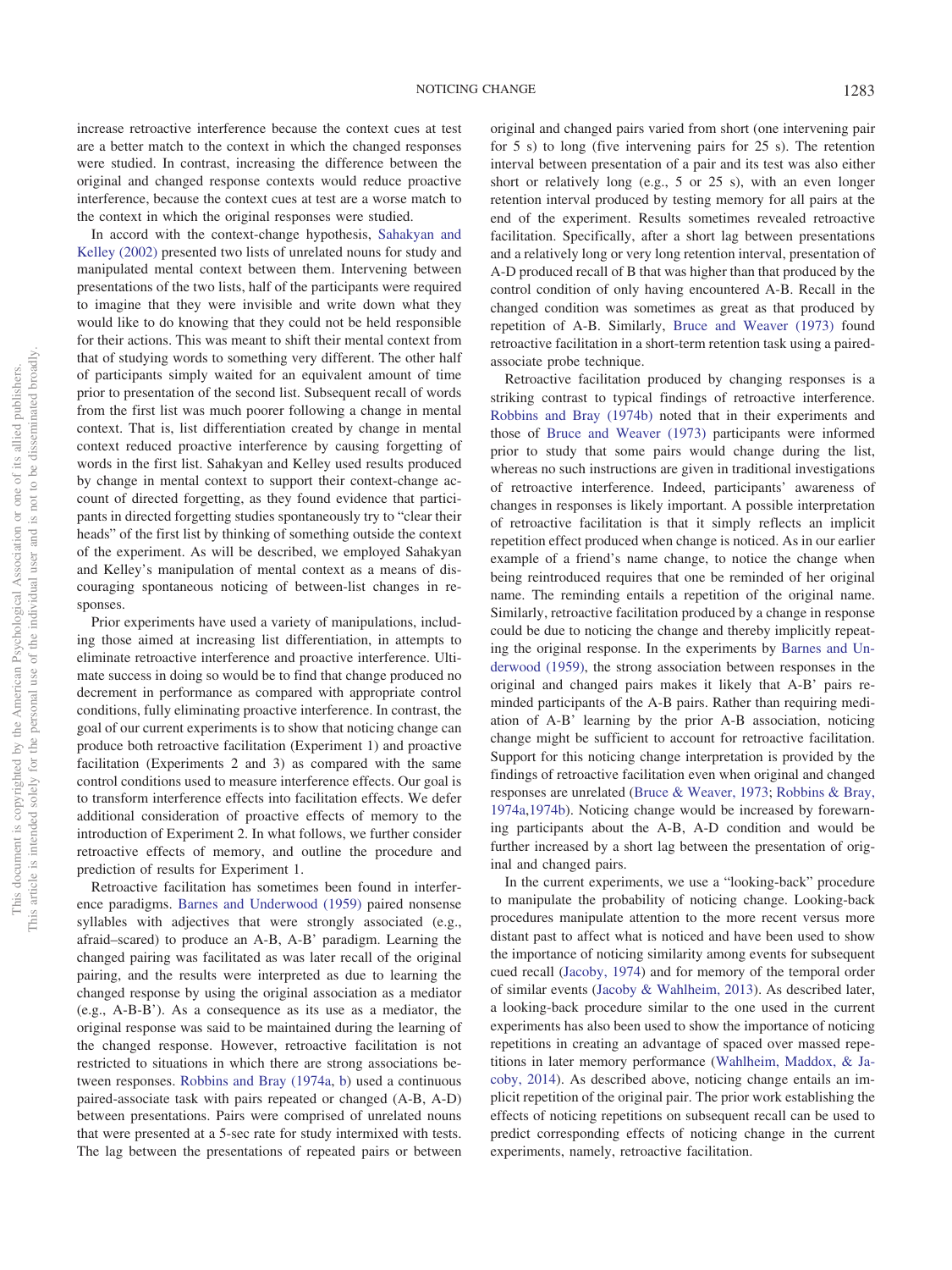The procedure employed in Experiment 1 in an attempt to show that noticing change can produce retroactive facilitation is illustrated in [Table 1.](#page-2-0) Participants were presented with two lists of pairs with the right-hand member of some pairs being changed either between lists or within List 2, intermixed with control pairs. Presentation of the two lists was separated by an interval during which participants were asked to imagine what they would do if they were invisible, to aid differentiation of the two lists (cf. [Sahakyan & Kelley, 2002\)](#page-15-4). Participants in a "Within-List Back" condition indicated if the right-hand member of a pair was changed *within List 2.* This condition was meant to further differentiate the two lists, discouraging participants from being reminded of the original pairs from List 1 during the presentation of changed pairs in List 2. In an "N-Back" condition, participants indicated if the right-hand member of a pair was changed *either* between lists or within List 2. Thus, noticing of within-list change was encouraged for both conditions but noticing of between-list change was encouraged only for the N-Back condition. At test, participants were presented with the left-hand member of pairs as a cue for recall of the response from the original pair (A-B).

Our primary interest was in cued-recall for pairs that were changed between lists. We predicted that cued-recall of pairs that were changed between lists would reveal retroactive facilitation in the N-Back condition, producing a probability of recall that was higher than that for the control pairs. Retroactive facilitation for between-list changed pairs was not expected for the Within-List Back condition, because the instructions would discourage noticing of between-list changes in the Within-List Back condition. Further, in the N-Back condition we predicted that recall would be higher for between-list changed pairs than for within-list changed pairs. Noticing change requires that the original pair be brought to mind and the delay between the presentation of the original pair and its being brought to mind in the act of noticing change is much longer for between-list changes than for within-list changes. Thus, the longer between-list delay between the original pair and noticing the change should produce recall benefits that parallel the effects of delay on spaced repetitions, namely, a greater recall benefit for long than short spacing (for a review of spacing effects, see [Delaney, Verkoeijen, & Spirgel, 2010\)](#page-14-8).

Results reported by [Wahlheim et al. \(2014\)](#page-15-7) are directly relevant to our prediction of an advantage in recall of between-list over within-list changed pairs. They used a similar looking-back procedure to examine effects of spacing. The important difference from the current studies is that pairs were repeated either within or between lists whereas in the present experiments, pairs were changed either within or between lists. Wahlheim et al. found an advantage in cued recall of between-list repetitions over within-list repetitions in the N-Back condition but not in the Within-List Back condition. That result for repetitions supports our prediction that noticing change will be critical for spaced changes to produce a benefit in recall.

Experiments 2 and 3 sought evidence of proactive facilitation. The procedure employed in those experiments were the same as used in Experiment 1 to show retroactive facilitation except that tested control pairs were presented in List 2 rather than in List 1 and memory was tested for changed pairs (A-D) rather than for original pairs (A-B).

#### **Experiment 1**

#### **Method**

**Participants.** Forty-eight students from Washington University participated in exchange for \$10/hr or partial course credit. Twenty-four participants were randomly assigned to each of the looking-back groups. Participants were tested individually.

**Design and materials.** A 3 (Item type: A-B, C-D vs. Within-List A-B, A-D vs. Between-List A-B, A-D)  $\times$  2 (Looking back: N-Back vs. Within-List Back) mixed design was used. Item type was manipulated within subjects and looking back instructions were manipulated between subjects.

The materials consisted of 88 three-word sets (80 critical items, eight buffer items), each including a cue word (e.g., *knee*) and two responses that were orthographically similar to each other (e.g., *bone, bend*) taken from [Wahlheim and Jacoby \(2013\).](#page-15-8) The forward and backward associative strengths between cues and responses did not differ and were low on average  $(M = .06, SD = .13,$  $Range = 0 - .92$ ; [Nelson, McEvoy, & Schreiber, 1998\)](#page-15-9). The forward and backward associative strengths between responses that shared a cue were extremely weak and did not differ  $(M = .01, )$  $SD = .05$ , *Range* = 0-.36).

As illustrated in [Table 1,](#page-2-0) A-B, C-D pairs were presented in Lists 1 and 2 and did not overlap between lists. For A-B, A-D pairs, cues were the same, but responses changed either within List 2 or between Lists 1 and 2. Each of the three pair types were represented by 20 critical items and 2 buffers. Across formats, pairs were rotated through conditions such that pairs appeared equally often as each item type across participants.

List 1 consisted of 44 words pairs (40 critical, 4 fillers/buffers) divided evenly between A-B pairs from A-B, C-D items and A-B pairs from between-list A-B, A-D items. List 2 consisted of 88 word pairs (80 critical, 8 buffers) that were distributed equally across the 4 pair types: A-B pairs in List 1 from A-B, C-D items; C-D pairs in List 2 from A-B, C-D items; A-D pairs representing

<span id="page-2-0"></span>Table 1

*Schematic of Item Types and Correct Looking Back Responses: Experiment 1*

| Phase                                                       |                |                 |                              |                               | Correct looking back<br>responses |                  |  |  |
|-------------------------------------------------------------|----------------|-----------------|------------------------------|-------------------------------|-----------------------------------|------------------|--|--|
| Item type                                                   | List 1         | Invisibility    | List 2                       | Test                          | N-Back                            | Within-List Back |  |  |
| $A-B, C-D$<br>Within-List A-B, A-D<br>Between-List A-B, A-D | $A-B$<br>$A-B$ | $5 \text{ min}$ | $C-D$<br>$A-B, A-D$<br>$A-D$ | $A - 2$<br>$A - ?$<br>$A - 2$ | No<br><b>Yes</b><br><b>Yes</b>    | No<br>Yes<br>No  |  |  |

*Note.* At test, participants were instructed to recall the response from List 1.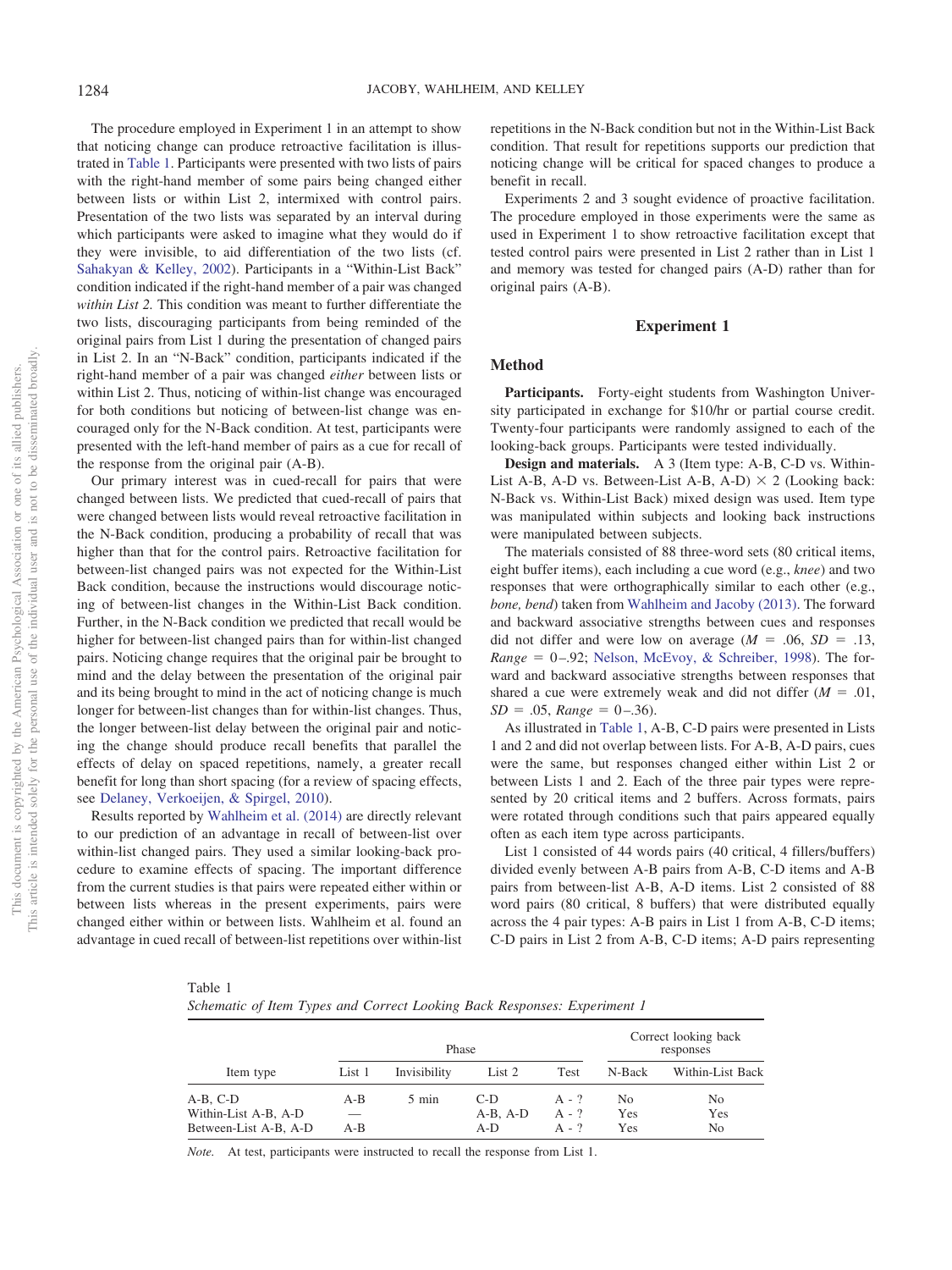within-list changed pairs; and A-D pairs representing between-list changed pairs. The average number of intervening items between presentations of Within-List A-B, A-D items ( $M = 5.6$ ,  $SD = 1.35$ , *Range*  $= 3-7$ ) was lower than for Between-List A-B, A-D items  $(M = 66.82, SD = 1.95, Range = 5-121).$ 

A practice test included six buffers (two from each of the three conditions: C-D items; Within-List A-B, A-D items and Between-List A-B, A-D items). The practice test immediately preceded the main test and the procedure was identical to that of the main test. It was a practice test only in that performance on the buffer items comprising that test was not included in the analyses. The actual test consisted of 20 critical items from each of the conditions.

## **Procedure**

In List 1, word pairs appeared in random order for 5 s each followed by a 500 ms interstimulus interval (ISI). Participants were told to read the words aloud and to study them for an upcoming memory test. In the interpolated task, participants were told to imagine what they would do if they were invisible and to write those things down for 5 minutes. In List 2, word pairs appeared for 5 s each followed by a 500 ms ISI in a random order, with the restriction that no pairs from the same condition appeared consecutively more than three times. Primacy and recency buffers, distributed evenly across item types, appeared at the beginning and end of the list.

During the presentation of List 2, participants in the N-Back group were told to detect pairs that changed from any point earlier in the experiment (Between- and Within-List A-B, A-D items), whereas those in the Within-List Back group were told to detect pairs that had changed only from earlier in List 2. Boxes labeled "Yes" and "No" appeared beneath the word pairs with a question about whether the pairs had changed that was specific to the set of looking back instructions. The boxes remained on the screen until one was clicked using the mouse cursor. After a box was clicked, pairs appeared on the screen for the remainder of the 5 s. When no response was made, pairs disappeared after 5 s. Participants failed to respond to fewer than 3% of the pairs, and this did not differ between looking back groups,  $t(46) = .83$ ,  $p = .41$ . Feedback was given when incorrect responses about change were made to ensure that participants were following instructions. The message "incorrect" appeared in red ink when errors were made. Finally, on the practice and actual test, the left member of word pairs appeared and participants were told to recall the original response with which it was paired, guessing if necessary. Further, they were told to produce a response for every test item. Test cues appeared until participants typed their responses onto the screen.

The significance level for all tests was set at  $p < .05$ .

## **Results**

As shown in the top portion of [Table 2,](#page-3-0) participants in the N-Back condition were more likely to incorrectly indicate change than were those in the Within-List Back group for control pairs (C-D pairs),  $t(46) = 4.35$ ,  $p < .001$ . That difference likely reflects a bias effect that originates from the task in the N-Back group more often requiring participants to produce a "changed" response as compared with those in the Within-List Back group as well as poorer discrimination of change in the N-Back condition due to the greater number of intervening pairs across which change was to be detected. Change responding did not significantly differ across conditions for within-list changes. Most important, participants in the N-Back condition were much more likely to respond "changed" during the presentation of List 2 to between-list changed pairs than were participants in the Within-List Back condition,  $t(46) = 12.64$ ,  $p < .001$ . The difference in "changed" responses for the two conditions provides evidence that the looking-back instructions brought noticing of between-list changes under task control.

The probability of correct recall (A-B) and of intrusion errors (A-D) is shown in [Table 3](#page-4-0) for each combination of conditions. The probability of correct recall for within-list changed pairs did not significantly differ from that for control pairs in either the N-Back or the Within-List Back condition. Most important, as compared with control pairs, correct recall of between-list changed pairs revealed retroactive facilitation in the N-Back condition,  $t(23)$  = 3.96,  $p = .001$ , but did not do so in the Within-List Back condition,  $t(23) = .30, p = .77$ . For the N-Back condition, correct recall was higher for between-list changed pairs than for within-list changed pairs,  $t(23) = 3.54$ ,  $p = .002$ , which corresponds to an effect of spacing of repetitions. For pairs changed between lists, there was a nonsignificant trend showing that cued-recall was higher in the N-Back condition than in the Within-List Back condition  $t(46)$  = 1.33,  $p = .19$ , indicating the importance of noticing change.

The probability of producing the response from the changed pair (A-D) as an intrusion error was significantly higher for both between-list and within-list changed pairs than for control pairs as evidenced by a main effect of item type,  $F(2, 92) = 41.03$ ,  $p <$ 

<span id="page-3-0"></span>Table 2

|  |  | Probabilities of "Yes" Responses Indicating Change Detection in List 2 as a Function of Item |  |  |  |  |  |
|--|--|----------------------------------------------------------------------------------------------|--|--|--|--|--|
|  |  | Type and Looking Back Instructions: Experiments 1–3                                          |  |  |  |  |  |

|              | Item type        |            |                   |                    |  |
|--------------|------------------|------------|-------------------|--------------------|--|
|              | Looking back     | $A-B, C-D$ | A-B, A-D (Within) | A-B, A-D (Between) |  |
| Experiment 1 | N-Back           | .23(.04)   | .74(.05)          | .63(0.04)          |  |
|              | Within-List Back | .04(01)    | .80(.04)          | .11(.02)           |  |
| Experiment 2 | N-Back           | .24(.04)   | .65(.05)          | .60(.03)           |  |
|              | Within-List Back | .06(.02)   | .76(.06)          | .17(03)            |  |
| Experiment 3 | N-Back           | .29(.06)   | .84(.03)          | .76(.03)           |  |
|              | Within-List Back | .03(0.01)  | .83(0.03)         | .12(.02)           |  |

*Note.* Standard errors of the means are presented in parentheses.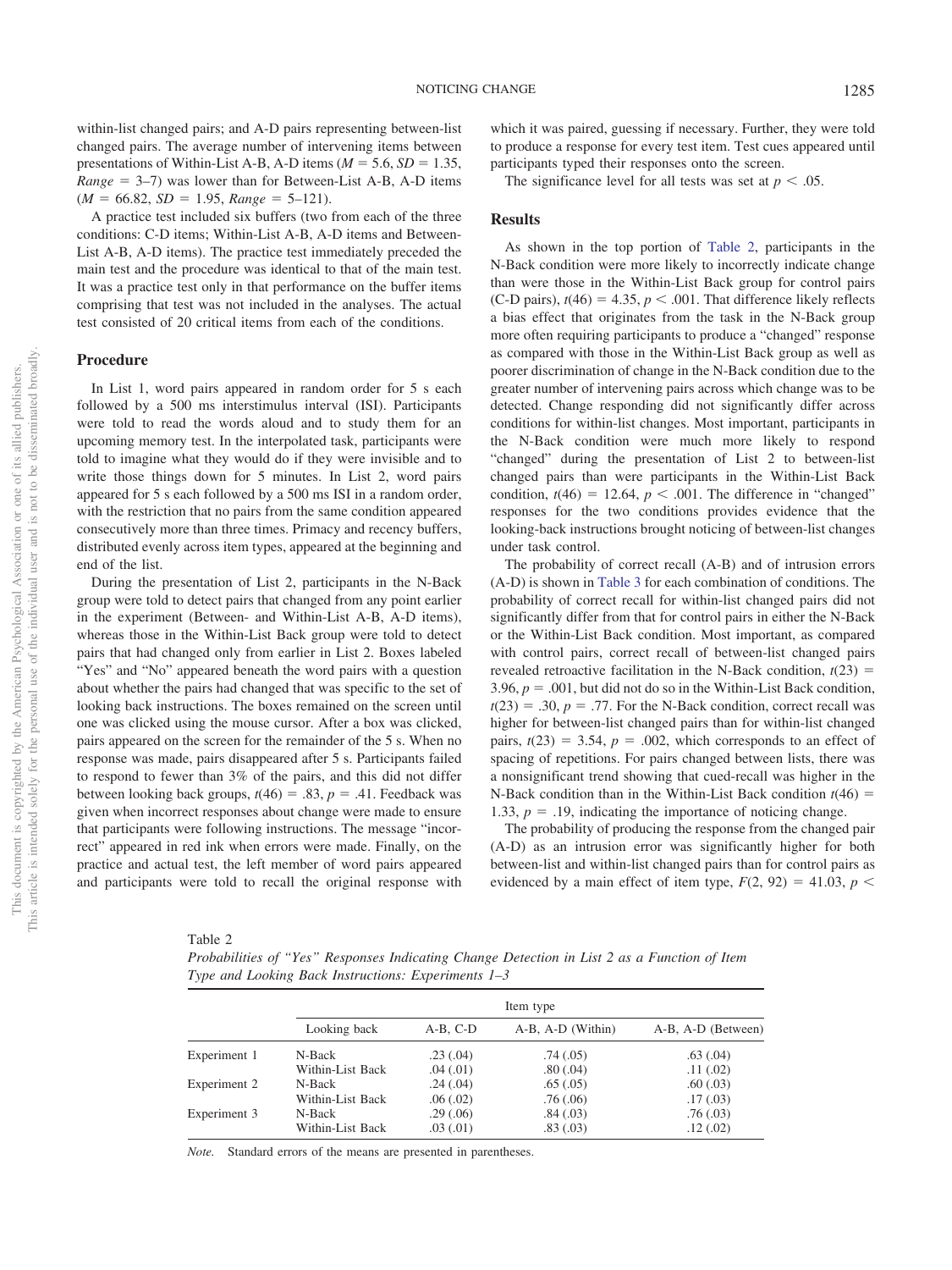|                          |                            | Item type                          |                                  |                                  |  |  |  |
|--------------------------|----------------------------|------------------------------------|----------------------------------|----------------------------------|--|--|--|
| Response                 | Looking back               | $A-B. C-D$                         | A-B, A-D (Within)                | A-B, A-D (Between)               |  |  |  |
| Correct                  | N-Back<br>Within-List Back | .40(0.03)                          | .37(.04)                         | .50(.03)                         |  |  |  |
| P <sub>2</sub> Intrusion | N-Back<br>Within-List Back | .45(.03)<br>.03(0.01)<br>.04(0.01) | .39(.04)<br>.18(0.02)<br>.17(02) | .44(03)<br>.16(.02)<br>.18(0.02) |  |  |  |

<span id="page-4-0"></span>Table 3 *Probabilities of Correct Recall and Intrusions as a Function of Item Type and Looking Back Instructions: Experiment 1*

*Note.* Standard errors of the means are displayed in parentheses.

.001,  $\eta_p^2 = .47$ . The probability of an A-D intrusion error did not differ significantly among looking-back conditions or type of change. Aside from correct response and intrusion errors from the changed pair, responses were extraexperimental intrusions that occurred with high probability, likely due to the requirement to produce a response to every test item.

The finding that A-D intrusion errors were higher for changed pairs than for control pairs suggests that responding reflected a mix of retroactive interference produced by response competition and retroactive facilitation produced by noticing change. Conditionalizing correct recall on whether change was noticed or not provides evidence that this was the case. For the N-Back condition, the probability of correct recall of original responses was higher when change was detected than when change was not detected for within-list changed pairs (.38 vs. .19) and for between-list changed pairs (.60 vs. .30),  $F(1, 20) = 30.19$ ,  $p < .001$ ,  $\eta_p^2 = .60$ . The effect of change detection did not interact with item type,  $F(1, 20)$  = 1.28,  $p = .27$ ,  $\eta_p^2 = .06$ , but the larger recall advantage for original responses when between-list changes were detected accords with the overall recall advantage for between-list changed pairs over within-list changed pairs, and can be seen as akin to an effect of spacing repetitions. For the N-Back condition, it is notable that as compared with the probability of recall for control items, recall of original responses from between-list changed pairs for which change was detected shows retroactive facilitation (.60 vs. .38),  $t(20) = 5.94$ ,  $p < .001$ , whereas recall of original responses from between-list changed pairs for which change was not detected shows a marginal trend toward retroactive interference (.30 vs. .38),  $t(20) = -1.99$ ,  $p = .06$ .

Overall, the results provide support for the claim that noticing change requires that the original pair be brought to mind by presentation of a changed pair, and that doing so produces retroactive facilitation. Just as a longer lag between spaced repetitions increases the probability of recall, a longer lag between spacing of original and changed pairs increases the probability of recalling the response from an original pair. In contrast to arguments made by [Barnes and Underwood \(1959\),](#page-14-4) the finding of retroactive facilitation does not require a strong association between the original and changed responses that is used to mediate the learning of the changed response. Rather, retroactive facilitation in the current experiment was found although there was little or no preexperimental association between the original and changed response (also see, [Bruce & Weaver, 1973;](#page-14-5) [Robbins & Bray, 1974a,](#page-15-5) [1974b\)](#page-15-6). Rather, the repetition of the original response that is involved in noticing change by itself is sufficient to produce retroactive facilitation.

Noticing change could be useful in more applied contexts as well, and one candidate is the misinformation effect in eyewitness testimony. After viewing a staged crime, participants are exposed to changed details in the context of a narrative meant to recap the crime [\(Greene, Flynn, & Loftus, 1982\)](#page-14-9), and then are tested for their memory of the original event. Misinformation produces worse memory for the original details, as in a retroactive interference paradigm. However, if participants notice the changed details in the misinformation narrative, they do not show impaired memory for the original event. Warning participants prior to presenting the misinformation narrative that some details may be incorrect reduces susceptibility to the misinformation [\(Greene et al., 1982\)](#page-14-9), as does attributing the misinformation narrative to an untrustworthy source (the driver involved in a car accident, [Dodd &](#page-14-10) [Bradshaw, 1980.](#page-14-10)) Those effects likely stem from noticing the changes between the original event and changed narrative [\(Tousig](#page-15-10)[nant, Hall, & Loftus, 1986\)](#page-15-10).

Requiring participants to detect change can be seen as akin to a testing effect. Many experiments have shown that testing participants on previously learned information produces memory benefits beyond rereading (for a review, see [Roediger & Karpicke, 2006\)](#page-15-11). Viewing instructed detection of change as a test raises the possibility that detection of change might produce an even higher probability of later recall than does rereading a repetition. That is, retrieving an original pairing to notice change might sometimes do more to enhance its later recall than does repeating the pairing to be read. Results reported by [Mantyla and Cornoldi \(2002\)](#page-15-12) provide some support for this possibility. They presented photographs of faces with the second presentation being either identical or a mirror image of the first presentation. A test of recognition memory was given with participants being asked to report whether they recognized a face by consciously recollecting its prior presentation or on the basis of its familiarity. Changed faces were better recognized than were repeated faces and their recognition was more likely to be reported as relying on recollection than was that of repeated faces. Perhaps results of this sort will be obtained only when change is noticed.

In our experiment, the changed pair (A-D) was presented only once as in [Robbins and Bray \(1974a,](#page-15-5)[1974b\)](#page-15-6). Of course, in traditional experiments that have found retroactive interference, the A-D pair is repeatedly presented and tested until learned to a criterion. It is an empirical question whether people continue to be reminded of the original pair across repeated presentation of a changed pair, or whether mechanisms such as unlearning (e.g., [Melton & Irwin, 1940\)](#page-15-1), retrieval inhibition (e.g., [Anderson, 2003\)](#page-14-11),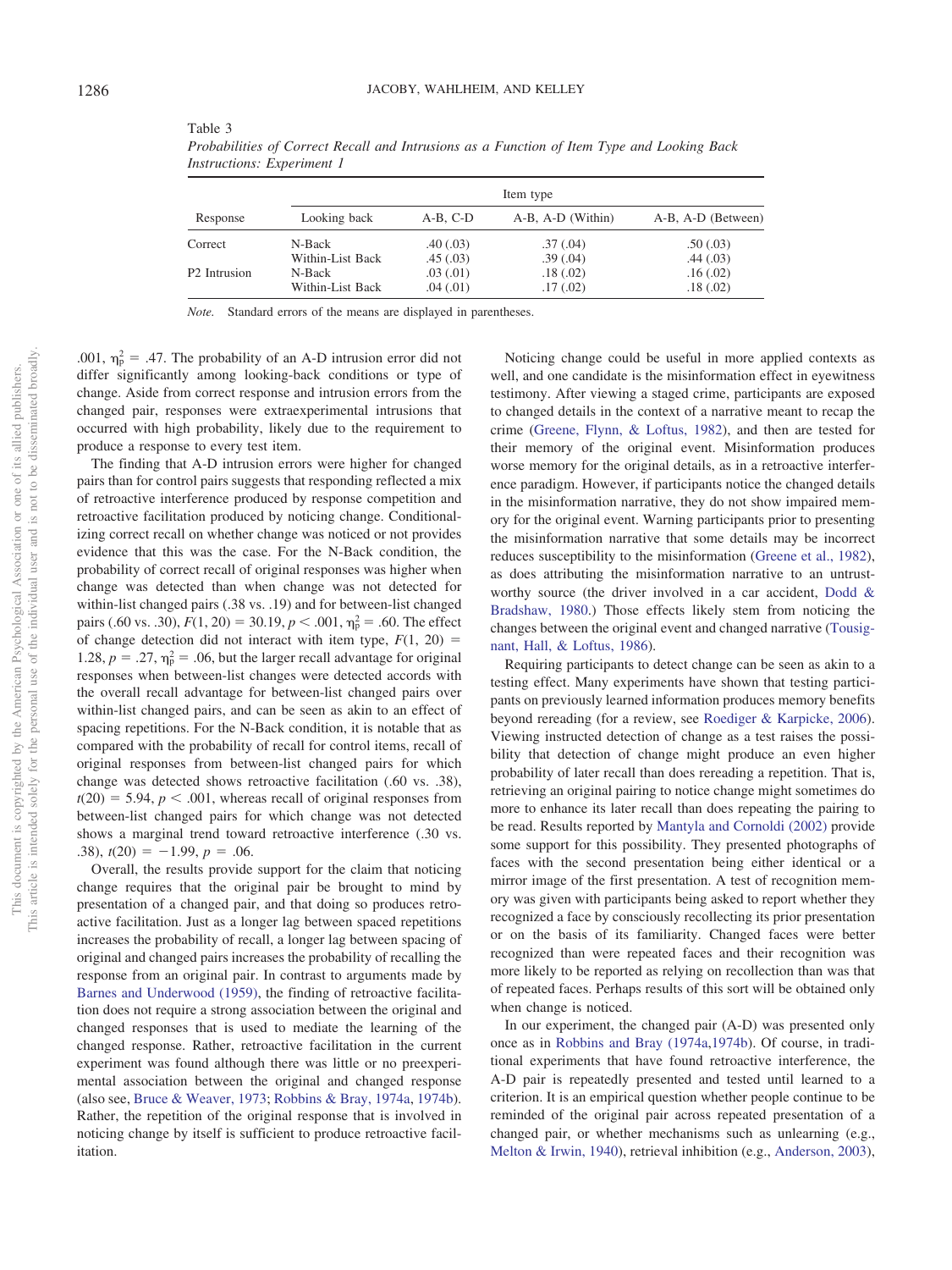or increased response competition eventually predominate to produce retroactive interference.

#### **Experiment 2**

As revealed by the results of Experiment 1, beneficial effects of retrieving the original response that are produced by reminding are sufficient to explain findings of retroactive facilitation. However, such facilitation of memory for the original response alone could not result in proactive facilitation. The original response is the target in experiments investigating retroactive effects but, instead, is the competitor for recall of the changed response, which is the target for experiments investigating proactive effects of memory. Proactive interference has been explained as solely due to response competition [\(Melton & Irwin, 1940;](#page-15-1) [Postman & Underwood,](#page-15-2) [1973\)](#page-15-2). A response competition account would predict that increased recall of the original response produced by noticing change would increase proactive interference. In contrast, we predict that noticing change can transform proactive interference into proactive facilitation as well as produce retroactive facilitation. The means by which proactive facilitation occurs can be illustrated by returning to the example of recalling an acquaintance's changed name. Upon later encountering the acquaintance, recollection that her name has changed, perhaps in combination with memory for the original name, provides additional cues for recall of the changed name compared with the case for recall of an equally learned, unchanged name (a control condition). Reliance on those additional cues can result in proactive facilitation. By this account, finding of proactive facilitation requires both detection of change at the time of presentation of a changed response and also requires that change be recollected at the time of test. As will be described, prior research (e.g., [Wahlheim & Jacoby, 2013\)](#page-15-8) has shown the importance of recollection of change for finding proactive facilitation.

Much research has been done to explore whether eliminating response competition can reduce proactive interference. However, none of the suggested techniques for doing so would predict finding proactive facilitation. [Underwood \(1945\)](#page-15-13) suggested that list differentiation could reduce intrusion errors by allowing participants to identify the origin of potential responses and withhold those that originated from the wrong list. Later, [Winograd \(1968\)](#page-15-14) measured list discrimination by asking people to identify the list from which their responses originated. Marcia Johnson and her colleagues have used similar measures of source memory, and have shown that source memory can be used to edit-out potential responses that originate from an undesired source (e.g., [Johnson &](#page-15-15) [Raye, 1981\)](#page-15-15). By a source monitoring account, differentiation of sources can serve to reduce intrusion errors but would not increase correct responding over that of control items, as in [Gruppuso,](#page-14-12) [Lindsay, and Kelley \(1997\).](#page-14-12) Editing responses to avoid intrusions cannot be used to account for a finding of proactive facilitation.

Against the possibility that differentiation is the sole means of avoiding proactive interference, noticing change has been shown to turn proactive interference into proactive facilitation just as suggested by the example of remembering a changed name. [Put](#page-15-16)[nam, Wahlheim, and Jacoby \(2014\)](#page-15-16) provide a set of experiments that demonstrates the benefits of noticing and later recollecting change. In their experiments, fictitious politicians were paired with positions held in a first debate, and then with the same or changed positions in a second debate. The change in positions held by a politician across debates corresponds to an A-B, A-D condition for word pairs. During the second debate, participants were to press a key when they noticed that a candidate had changed his position on an issue. At test, the names of issues addressed during the second debate were provided as cues for recall of the position held by each candidate during that debate. Following recall, participants indicated whether the candidate changed his position on the issue across the two debates (a measure of recollection of change).

The probability of correct cued recall did not differ for positions that changed between debates as compared with a control condition for which the politician only expressed a position on an issue in the second debate (the control condition for measuring proactive interference). However, cued recall depended on the detection and recollection of change. When participants responded that they recollected that a politician's position changed across debates, proactive facilitation of memory for the changed position was found whereas absence of recollection of change at test resulted in proactive interference. That is, the lack of difference between the change and control conditions found in the unconditionalized data reflected a mix of proactive facilitation when change was recollected and proactive interference when change was not recollected. Further, noticing change alone was not sufficient for proactive facilitation to be found but, rather, it was necessary that change also be recollected at the time of test. Indeed, detection of change followed by a failure to recollect change produced poorer cuedrecall performance than was found when change was not detected. Experiments that examined memory for word pairs have produced results showing similar benefits of change recollection [\(Jacoby,](#page-14-13) [Wahlheim, & Yonelinas, 2013;](#page-14-13) [Wahlheim, 2014;](#page-15-17) [Wahlheim,](#page-15-18) [2015;](#page-15-18) [Wahlheim & Jacoby, 2013\)](#page-15-8).

To interpret the importance of noticing and recollecting change, these earlier studies (also see [Jacoby & Wahlheim, 2013\)](#page-14-7) extended the notion of "remindings" advanced by [Hintzman \(2011\)](#page-14-14) and by Benjamin (e.g., [Benjamin & Ross, 2010;](#page-14-15) [Benjamin & Tullis,](#page-14-16) [2010\)](#page-14-16). As outlined for the case of retroactive facilitation, noticing change requires that the presentation of A-D remind one of the prior presentation of A-B, and the reminding experience produces a recursive trace that embeds memory for the original event (A-B) into that of the changed event (A-D). Recollection of having noticed change provides access to the original and changed responses along with their order, producing proactive facilitation. The order of responses is preserved because recollection of having been reminded of A-B by the presentation of A-D allows one to be certain that A-D occurred more recently than did A-B. When change is not noticed or noticed but not recollected, proactive interference is produced due to competition between the original and changed responses. The retrieval of the original event (A-B) that is required to notice change acts as a repetition of the original response and, thereby, produces greater proactive interference when change is noticed but not recollected as compared with the case when change goes unnoticed.

From our prior results (e.g., [Wahlheim & Jacoby, 2013\)](#page-15-8) we inferred that proactive facilitation occurred when change was noticed and recollected, but we did not find an overall recall advantage for changed pairs as compared with control pairs. The overall recall of changed pairs was sometimes below that of control pairs, showing proactive interference, and was sometimes equal to that of control pairs. The conclusion that recollection of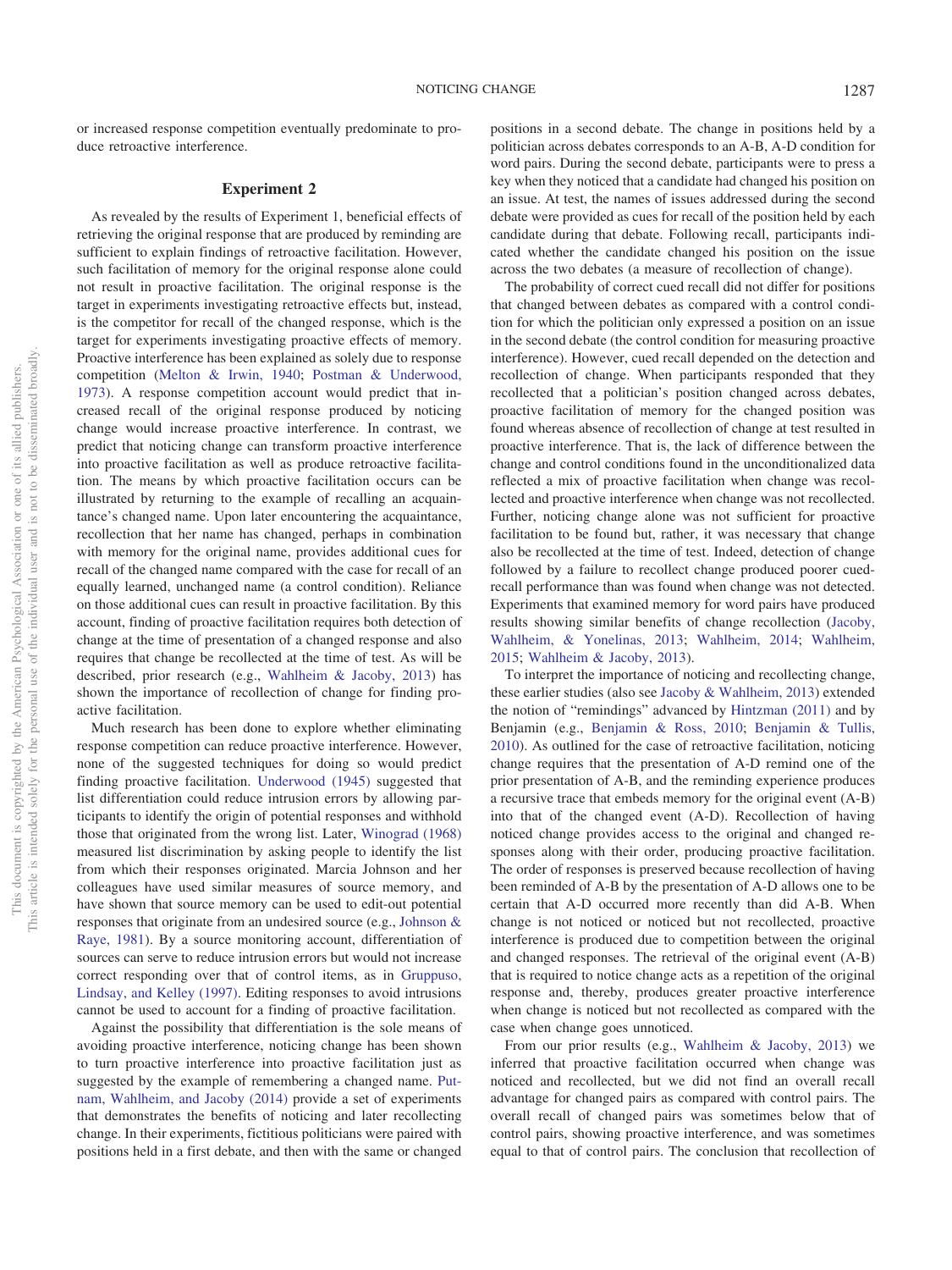change produces proactive facilitation has rested on conditionalized results showing that when change is recollected proactive facilitation as compared with control pairs is found whereas when change is not recollected proactive interference is found. In recognition that conditionalized results carries the danger of item differences being responsible for observed effects, we have used hierarchical regression analyses to show that recollection of change contributes to recall of responses from changed pairs (A-D) beyond item differences measured by performance on control items.

However, the hierarchical regression analyses do not allow the rejection of alternative accounts of our results. In particular, they leave open the possibility that the apparent advantage of change recollection actually reflects use of source information to edit potential responses (cf. [Johnson & Raye, 1981;](#page-15-15) [Winograd, 1968\)](#page-15-14). What we have interpreted as evidence of an effect of recollection of change could actually reflect cases in which both the original and changed response are implicitly recalled with source editing used to choose between responses. Implicitly recalling both responses would result in participants judging that responses were changed. Recalling both responses would also make it obvious to participants that the source of the different responses should be assessed to choose the correct response. Recalling both responses would also provide an advantage for choosing between the two responses on the basis of source information. This is because identifying the source of either one of the two responses allows identification of the other by means of a process of elimination. Such source editing would create the possibility of an itemselection effect operating at the level of memory for the two pairs (A-B and A-D) rather than at the level of memory for an individual pair and, so, not be taken into account by prior hierarchical analyses. In sum, the argument is that judgments of "changed" occur when both responses come to mind but are less likely to occur when only a single response comes to mind. As well as resulting in a "changed" response, both responses coming to mind triggers source editing that leads to the correct response being given. Consequently, conditionalizing on the measure of recollection of change reflects pairs for which both responses come to mind holding a recall advantage over pairs for which only a single response comes to mind rather than an effect of recollection of change per se.

An argument of the above sort provides an alternative explanation for findings that we have interpreted as evidence of proactive facilitation when using conditionalized data as well as for results from the hierarchical regression analyses that we have done to take item differences into account. However, it would not be possible to use a source-editing explanation to account for a finding of proactive facilitation if conditions produce overall higher recall of changed responses as compared with control pairs. Again, perfect source editing would only eliminate proactive interference, but not produce proactive facilitation in unconditionalized results. Experiment 2 employed procedures that are the same as those employed in Experiment 1 to show retroactive facilitation but rather than asking participants to recall the original response (A-B), they were asked to recall the most recent response (A-D). Also, control pairs were in List 2 rather than in List 1.

We predicted that results for Experiment 2 would be very similar to those found for Experiment 1. That is, we predicted proactive facilitation in the N-Back condition for between-list, changed pairs but not for within-list changed pairs. We also predicted an effect of spacing such that recall of changed pairs in the N-Back condition would be higher for between-list, as compared with within-list, changed pairs. We did not expect to find corresponding differences in the Within-List Back condition. These predictions are based on the expectation that noticing change is important for later recollection of change, with recollection of change being more likely when noticing change occurs after a long delay between the original and the changed pair. The procedure of Experiment 2 parallels that of Experiment 1 in that recollection of change was not tested, although it will be measured in Experiment 3.

Our goal in Experiment 2 is to demonstrate proactive facilitation in overall recall to allow us to draw the conclusion that proactive facilitation results from detection and recollection of change. A second reason it is important to demonstrate proactive facilitation in overall recall relates to individual differences found in our prior investigations. In particular, hierarchical regression analyses done at the subject level in our prior experiments revealed that individual differences in the probability of recollecting change contributed greatly to the probability of recalling changed responses. For example, [Wahlheim and Jacoby \(2013,](#page-15-8) Experiment 3) found that individual differences in recollection of change accounted for 51% of the variance in cued recall of responses from changed pairs (A-D) after general memory ability, measured by performance on control pairs (C-D), had already been entered as a predictor. [Jacoby \(1974\)](#page-14-6) provided evidence of individual differences in the extent to which participants looked back to notice similarity among presented items that contributed to their subsequent cuedrecall performance. Similarly, individual differences in the extent to which participants look back to notice change might contribute to their subsequent cued recall of changed responses. A finding of greater cued-recall for between-list, changed responses in the N-Back condition than in the Within-Back condition would be consistent with this possibility, showing that looking back over a greater extent does improve subsequent cued recall performance in the form of proactive facilitation.

## **Method**

**Participants.** Forty-eight students from Washington University participated in exchange for \$10/hr or partial course credit. Twenty-four participants were randomly assigned to each of the looking-back groups. Participants were tested individually.

**Design, materials, and procedure.** The design, materials, and procedure were identical to Experiment 1 with the exception that recall of the changed response was tested rather than that of the original response, and control pairs were pairs presented in List 2 rather than in List 1.

#### **Results**

In general, results found for proactive effects in Experiment 2 replicated those found for retroactive effects in Experiment 1. As shown in [Table 2,](#page-3-0) participants in the N-Back condition were more likely to incorrectly indicate change during the presentation of List 2 than were those in the Within-List Back group for control pairs (C-D pairs),  $t(46) = 4.47$ ,  $p < .001$ . Change responding did not significantly differ across conditions for within-list changes. Most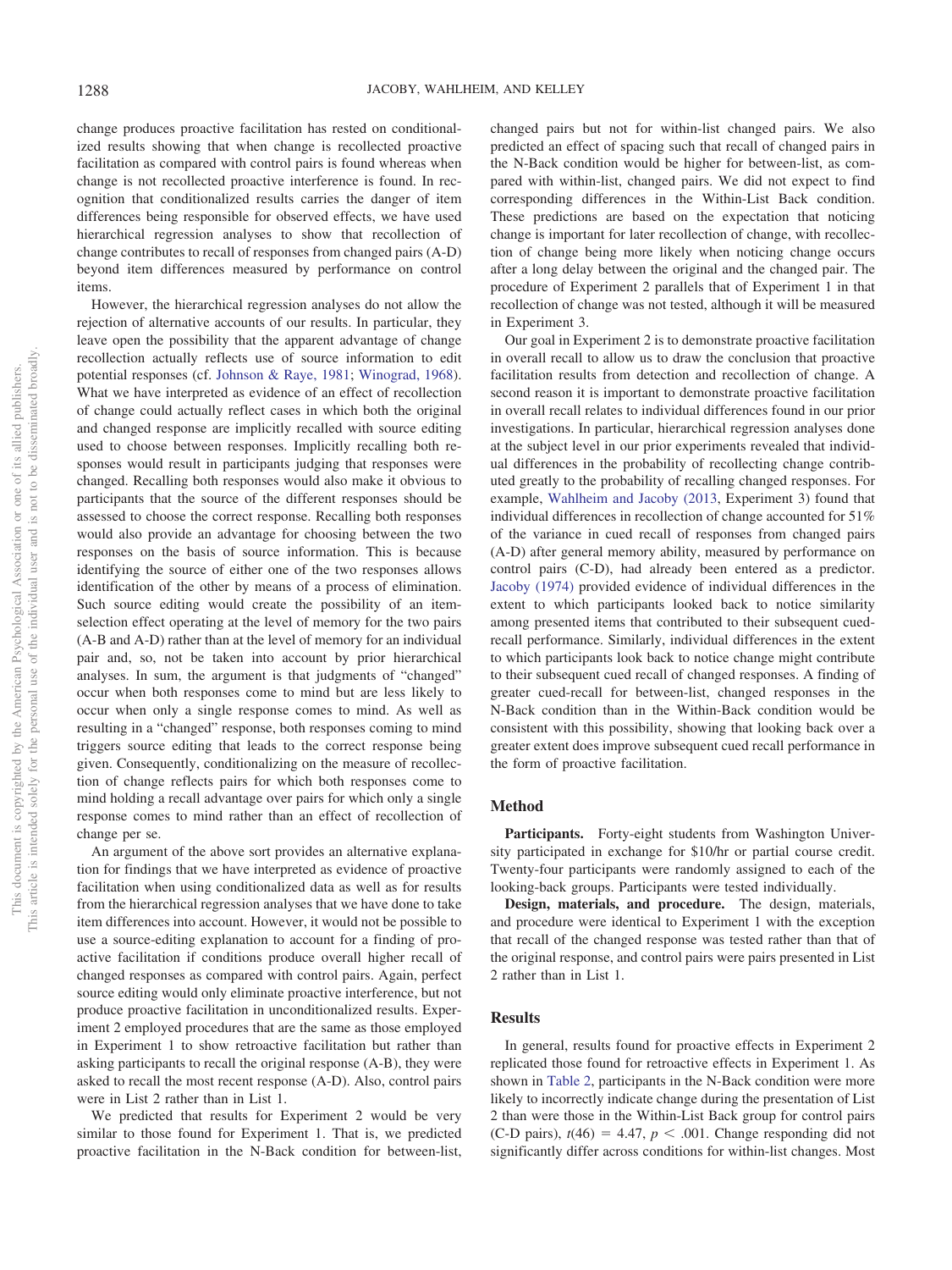important, participants in the N-Back condition were much more likely to respond "changed" during the presentation of List 2 to between-list changed pairs than were participants in the Within-List Back condition,  $t(46) = 10.28$ ,  $p < .001$ . The difference in "changed" responses for the two conditions again provides evidence that the looking-back instructions brought the noticing of between-list changes under task control.

The probability of correct recall for within-list changed pairs did not significantly differ from that for control pairs in either the N-Back or the Within-List Back condition (top portion of [Table 4\)](#page-7-0). Most important, the probability of correct recall for control pairs versus between-list changed pairs significantly interacted with looking-back condition,  $F(1, 46) = 7.38$ ,  $p < .01$ ,  $\eta_p^2 = .14$ . As compared with control pairs, correct recall of between-list changed pairs revealed proactive facilitation in the N-Back condition,  $t(23) = 2.71$ ,  $p < .01$ , but did not do so in the Within-List Back condition,  $t(23) = -1.06$ ,  $p = .30$ . Correct recall of between-list changed pairs was higher in the N-Back condition than in the Within-List Back condition,  $t(46) = 2.55$ ,  $p = .01$ . For the N-Back condition, correct recall for between-list changed pairs held a numerical advantage over that for within-list changed pairs, but the difference was not significant. As will be seen, the corresponding difference was significant in Experiment 3.

For intrusion errors, the main effect of item type was significant,  $F(2, 92) = 99.60, p < .001, \eta_p^2 = .69$ , qualified by an interaction between item type and looking-back condition,  $F(2, 92) = 6.45$ ,  $p < .002$ ,  $\eta_p^2 = .12$ . For both looking-back conditions, intrusion errors occurred more frequently for within-list and between-list changed pairs than for control pairs. For between-list changed pairs, the probability of an intrusion error was lower in the N-Back condition than in the Within-List Back condition,  $t(46) = 2.17$ ,  $p = .04$ .

The pattern of results for correct responses in combination with the pattern of intrusion errors provides evidence that overall responding reflected a combination of proactive facilitation produced by recollection of change and proactive interference resulting from response competition when recollection of change failed. Such results are as expected if the N-Back condition held an advantage in recollection of change over the Within-List Back condition that both increased the probability of correct recall and decreased the probability of intrusion errors.

Comparing across the results of Experiments 1 and 2 [\(Tables 3](#page-4-0) and [4\)](#page-7-0), the N-Back condition produced overall retroactive facilitation (Experiment 1) and overall proactive facilitation (Experiment 2) for between-list changed pairs relative to control pairs. However, there are differences in results between the two experiments. For between-list changed pairs, the probability of an intrusion error is larger in Experiment 2 than in Experiment 1, particularly for the Within-List Back condition. That difference is understandable in terms of the repetition effect for responses from the original pair (A-B) produced by noticing change. For retroactive effects of memory (Experiment 1), that repetition effect favors the target response from the original pair (A-B), whereas, for proactive effects of memory, the repetition effect favors the competitor for the target response. In the N-Back condition, competition from the competitor is better countered by recollection of change as compared with the Within-List Back condition. Further evidence for this interpretation is provided by examining the probability of correct responding given the presence versus absence of detection of change. In Experiment 1, the probability of correct recall given detection of change for between-list changed pairs in the N-Back condition was much higher than was the probability of correct recall given the absence of detection of change (.62 vs. .29),  $t(23) = 6.02$ ,  $p < .001$ . In contrast, in Experiment 2, the probability of correct recall given detection of change in the N-Back condition differed little from the probability of correct recall given the absence of detection of change for between-list changes (.45 vs. .47). The difference does not approach significance,  $t(23) = -.34$ ,  $p = .74$ , and the direction of the differences is opposite to that observed in Experiment 1 for retroactive effects of memory. Again, the difference in results can be explained as arising because the repetition effect involved in noticing change favors the competitor for proactive effects of memory, whereas it favors the target response for retroactive effects of memory. Overall, proactive facilitation requires that the effect of recollection of change successfully counters the repetition effect produced for competitors by prior noticing of change.

## **Experiment 3**

In Experiment 2, the proactive facilitation observed for between-list changed pairs in the N-Back condition but not in the

<span id="page-7-0"></span>Table 4

*Probabilities of Correct Recall and Intrusions as a Function of Item Type and Looking Back Instructions: Experiments 2 and 3*

|              |              |                  | Item type  |                        |                         |  |  |
|--------------|--------------|------------------|------------|------------------------|-------------------------|--|--|
| Experiment   | Response     | Looking back     | $A-B, C-D$ | $A-B, A-D$<br>(Within) | $A-B, A-D$<br>(Between) |  |  |
| Experiment 2 | Correct      | N-Back           | .36(.03)   | .40(0.03)              | .46(.04)                |  |  |
|              |              | Within-List Back | .36(.04)   | .36(.04)               | .33(.03)                |  |  |
|              | P1 Intrusion | N-Back           | .03(0.01)  | .25(.02)               | .23(0.03)               |  |  |
|              |              | Within-List Back | .03(0.01)  | .20(.03)               | .32(.02)                |  |  |
| Experiment 3 | Correct      | N-Back           | .40(0.03)  | .40(0.03)              | .48(0.03)               |  |  |
|              |              | Within-List Back | .40(.04)   | .43(.04)               | .40(0.03)               |  |  |
|              | P1 Intrusion | N-Back           | .02(.01)   | .19(0.02)              | .20(.02)                |  |  |
|              |              | Within-List Back | .02(0.01)  | .18(.02)               | .39(.02)                |  |  |

*Note.* Standard errors of the means are displayed in parentheses.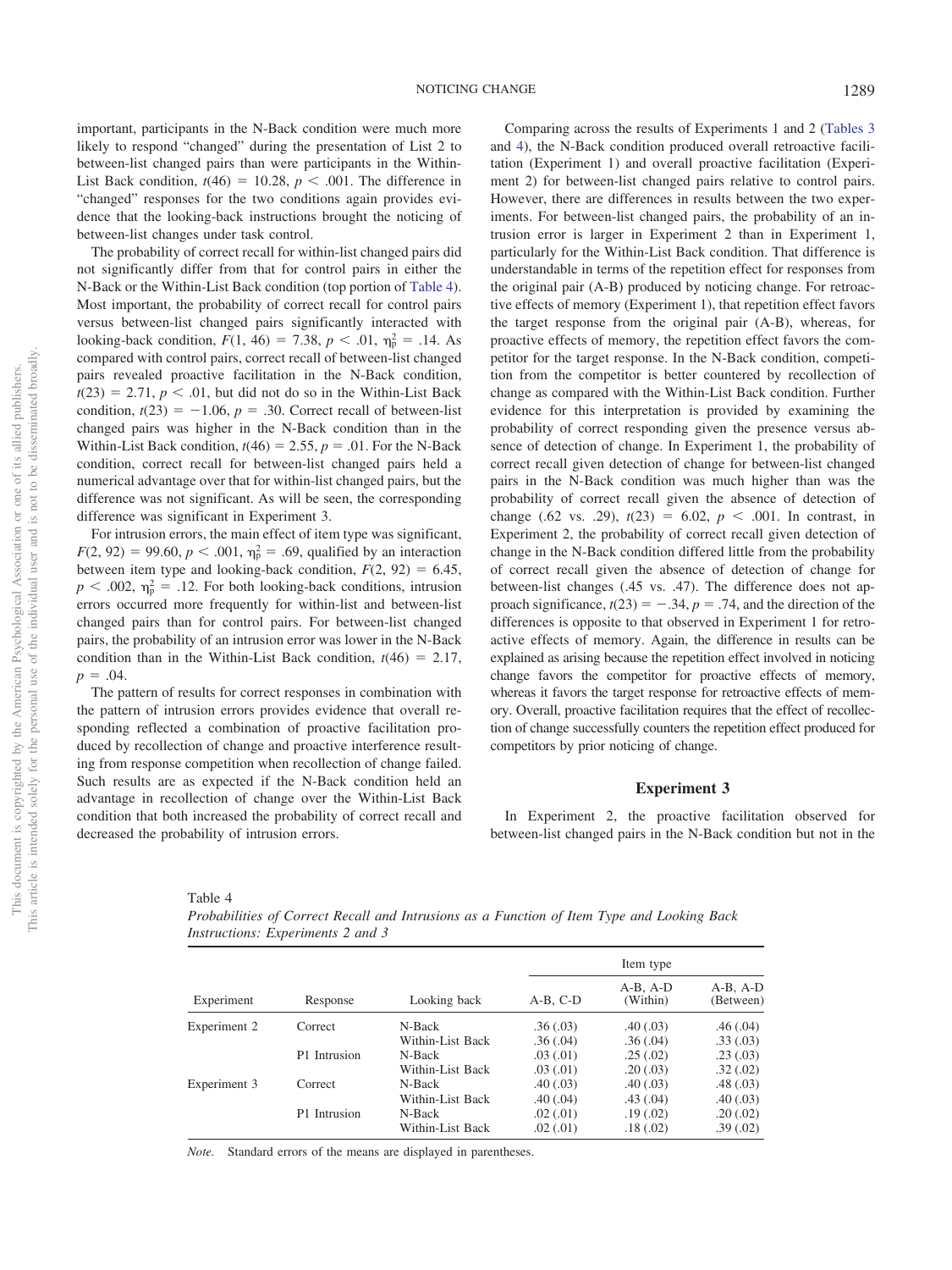Within-List Back condition was predicted because of expected differences in recollection of change, but recollection of change was not directly measured. The procedure in Experiment 3 was generally the same as in Experiment 2, but following cued-recall for each pair, change recollection was measured by asking participants to indicate whether the pair was changed in the context of the experiment as a whole. If they indicated that the pair changed, they were asked to recall the response paired with the cue in the original pair. We predicted that the probability of recollection of change for between-list changed pairs would be greater in the N-Back condition than in the Within-List Back condition, and would produce overall proactive facilitation for between-list changed pairs. Given that cued recall depends on recollection of change, the difference in recollection of change would account for the difference between the N-Back and Within-List Back conditions in their cued-recall of responses from between-list changed pairs. Further, we predicted that recall of the original response in the N-Back condition would be high following a judgment that a pair was changed, and higher for between-list changes than for within-list changes. That result would show convergence between the retroactive facilitation found in Experiment 1 and a role of memory for responses in original pairs (A-B) in proactive facilitation. Other differences in the procedure were meant to generalize the results. Rather than instructing participants to learn pairs presented in List 1 as done in Experiments 1 and 2, participants were asked to judge the association between members of pairs. The change in tasks between Lists 1 and 2 was meant to further differentiate the lists, but results were expected to replicate those of Experiment 2.

#### **Method**

**Participants.** Seventy-two students from Washington University participated in exchange for \$10/hr or partial course credit. Thirty-six participants were randomly assigned to each of the looking-back groups. Participants were tested individually.

**Design, materials, and procedure.** The design, materials, and procedure were identical to Experiment 2 with the following exceptions: During List 1, participants were told to rate the associations between cues and responses. Pairs appeared for 3 s, and then a scale ranging from  $(1 = unrelated to 7 = related)$  appeared below the pairs until participants entered a response. During List 2, no feedback was given following change detection responses. At test, a measure of change recollection was included. After participants attempted to recall the most recent response paired with a cue, they were asked to indicate whether the right-hand word paired with the cue had changed at any point earlier in the experiment. Boxes labeled "Yes" and "No" appeared below a question asking whether change had occurred until participants clicked one with the mouse cursor. When participants responded "Yes" they were then asked to recall the earlier response that had been paired with the cue and to type it onto the screen.

#### **Results**

Effects of condition on noticing change in Experiment 3 replicated those found in Experiments 1 and 2 (bottom portion of [Table](#page-3-0) [2\)](#page-3-0). Participants in the N-Back condition were much more likely to respond "changed" to between-list changes than were participants

in the Within-List Back condition,  $t(70) = 20.03$ ,  $p < .001$ . During the presentation of List 2, participants in the N-Back condition were more likely to incorrectly respond "changed" to control pairs than were those in the Within-List Back condition,  $t(70) = 4.51$ ,  $p \leq 0.001$ . Detection of within-list changed pairs did not differ between the looking-back conditions,  $t(70) = .36$ ,  $p = .72$ .

The cued-recall results also replicated results found in Experiment 2 (bottom portion of [Table 4\)](#page-7-0). The probability of correct responding to within-list changed pairs did not significantly differ from that to control pairs in either the N-Back or the Within-List Back condition. As compared with control pairs, correct recall of between-list, changed pairs revealed proactive facilitation in the N-Back condition,  $t(35) = 2.23$ ,  $p = .03$ , but not in the Within-List Back condition,  $t(35) = .05$ ,  $p = .96$ . Cued-recall of between-list changed responses was higher in the N-Back condition than in the Within-List Back condition,  $t(70) = 2.03$ ,  $p < .05$ . For the N-Back condition, correct recall for between-list changed pairs was greater than that for within-list changed pairs,  $t(35) = 2.77$ ,  $p = .009$ . The corresponding difference in Experiment 2 only approached significance.

Replicating the results of Experiment 2, analyses of intrusion errors (bottom of [Table 4\)](#page-7-0) revealed a highly significant effect of item type,  $F(2, 140) = 156.95, p < .001, \eta_p^2 = .69$ , showing that intrusion errors were much lower for control pairs than for either within-list or between-list changed pairs, qualified by an interaction of item type and looking-back condition,  $F(2, 140) = 26.30$ ,  $p$  < .001,  $\eta_{\rm p}^2$  = .27. The probability of an intrusion error for within-list changed pairs did not differ for the looking-back conditions. However, for between-list pairs, the probability of an intrusion error was much lower for the N-Back as compared with the Within-List Back condition,  $t(70) = 5.79$ ,  $p < .001$ . Results for correct recall in combination with those for intrusions errors show that overall recall performance reflected a mix of proactive interference produced by response competition and proactive facilitation produced by recollection of change with the balance being one of overall proactive facilitation.

As shown in [Table 5,](#page-8-0) the manipulation of looking-back instructions produced differences in recollection of change. As predicted, the probability of recollection of change for within-list versus between-list changes interacted with looking-back conditions, *F*(1,  $70) = 23.41, p < .001, \eta_{\rm p}^2 = .25$ . N-Back and Within-List Back conditions did not differ in the probability of erroneously recollecting change for control pairs, nor did they differ in correct recollection of change for within-list changes, *largest*  $t(70) = .95$ ,  $p = .35$ . However, recollection of change for between-list changes was much higher in the N-Back than in the Within-List Back condition,  $t(70) = 4.70$ ,  $p < .001$ , consistent with the suggestion

<span id="page-8-0"></span>Table 5

*Probabilities of Change Recollection as a Function of Item Type and Looking Back Instructions: Experiment 3*

|                            | Item type              |                        |                         |  |  |
|----------------------------|------------------------|------------------------|-------------------------|--|--|
| Looking back               | $A-B, C-D$             | $A-B, A-D$<br>(Within) | $A-B, A-D$<br>(Between) |  |  |
| N-Back<br>Within-List Back | .10(0.01)<br>.08(0.01) | .56(.03)<br>.59(.04)   | .70(0.03)<br>.48(.04)   |  |  |

*Note.* Standard errors of the means are displayed in parentheses.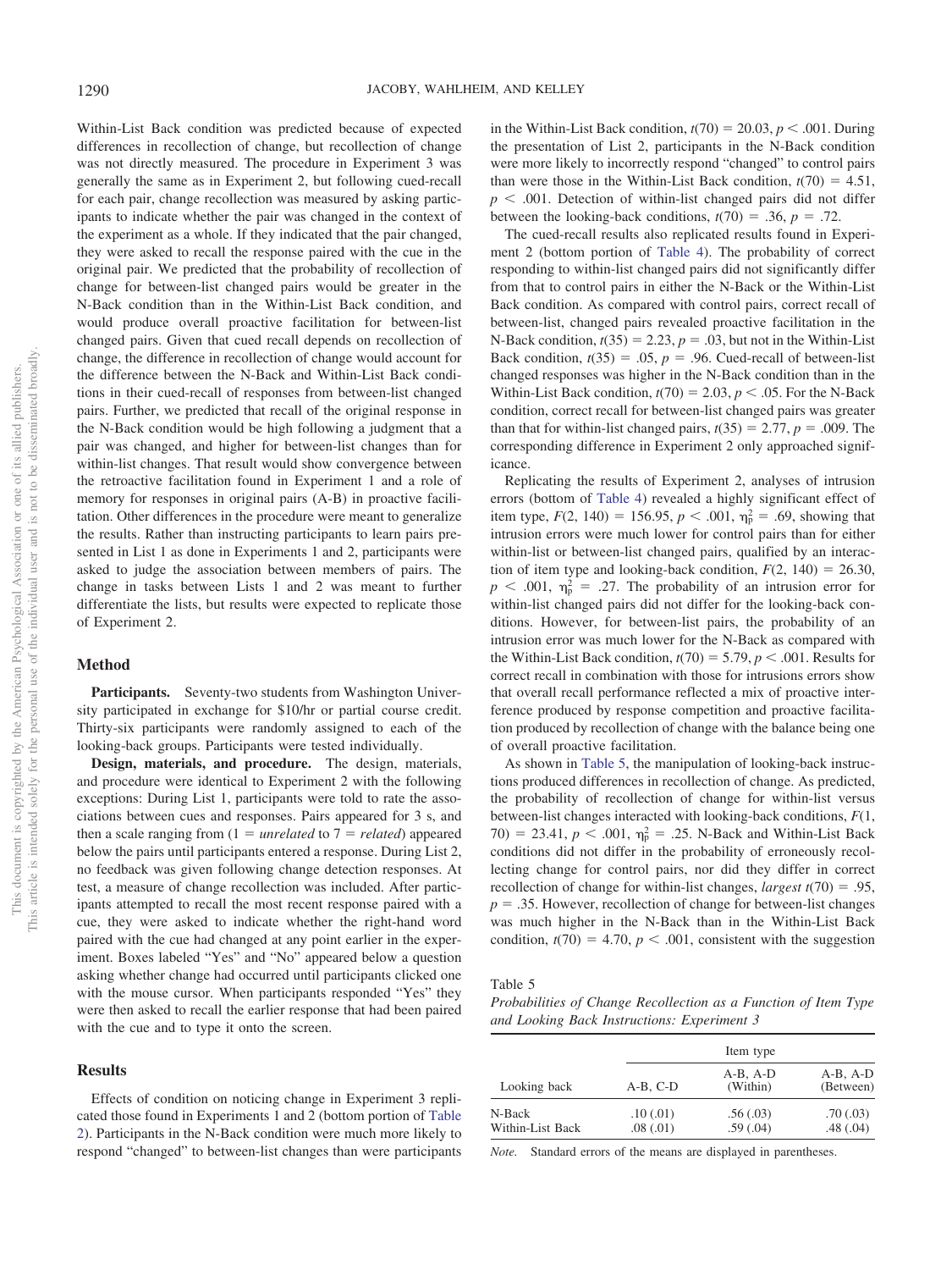that differences in correct cued-recall as well as differences in intrusion errors for changed pairs resulted from differences in recollection of change. Also, in the N-Back condition, recollection of change was higher for between-list changes than for within-list changes,  $t(35) = 5.58$ ,  $p < .001$ . That difference is in accord with the corresponding advantage in cued recall for pairs that were changed between lists over those that were changed within List 2.

The advantage in recollection of between-list changes in the N-Back condition occurred even though the probability of noticing change was higher for within-list changes than for between-list changes,  $F(1, 35) = 44.14$ ,  $p < .001$ ,  $\eta_p^2 = .56$ . For the N-Back condition, between-list changes that were detected were almost always later recollected (.76 vs. .70),  $t(35) = 2.58$ ,  $p = .01$ . By comparison, within-list changes that were detected were more prone to forgetting (.84 vs. .56),  $t(35) = 7.80, p < .001$ . Change detected after a long delay was more memorable than change detected after a short delay.

Surprisingly, for the Within-List Back condition, the probability of recollecting between-list changes was much higher than the probability of mistakenly accepting a between-list change as being a within-list change during the presentation of List 2 (.48 recollected vs. .12 mistakenly judged as changed),  $t(35) = -7.88$ ,  $p <$ .001. That difference could arise from participants sometimes detecting between-list changes during the presentation of List 2 but correctly identifying them as between-list and, so, not false alarming to them as within-list changes. If so, the looking-back instructions reduced but did not fully eliminate noticing the between-list changes. Alternatively, when asked at test whether responses changed at any point in the experiment, participants in the Within-List Back condition might for the first time look back to memory for List 1 and detect between-list changes that were not detected during the presentation of List 2. Results from other experiments have provided evidence that asking a question about the relationship between events at the time of test can lead to noticing relationships that were previously unnoticed [\(Jacoby et al., 2013;](#page-14-13) [Wahlheim et al., 2014\)](#page-15-7).

At test, if change was recollected, participants attempted to recollect the original response. The results displayed in [Table 6](#page-9-0) reveal a significant interaction between type of change and looking-back condition in the probability of recollecting the original response  $F(1, 70) = 14.16$ ,  $p < .001$ ,  $\eta_p^2 = .17$ . The probability of recalling the original response given that change was recollected was greater for between-list changes than for withinlist changes in both the N-Back condition,  $t(35) = 10.78$ ,  $p < .001$ , and the Within-List Back condition,  $t(35) = 2.19$ ,  $p = .04$ , but the effect was much larger in the N-Back condition. As described for

<span id="page-9-0"></span>Table 6

*Probabilities of Recall of Original Responses (P1) for A-B, A-D Items Following Change Recollection as a Function of Item Type and Looking Back Instructions: Experiment 3*

|                  | Item type         |                    |  |  |  |
|------------------|-------------------|--------------------|--|--|--|
| Looking back     | A-B, A-D (Within) | A-B, A-D (Between) |  |  |  |
| N-Back           | .44(.04)          | .79(0.04)          |  |  |  |
| Within-List Back | .51(.05)          | .62(.04)           |  |  |  |

*Note.* Standard errors of the means are displayed in parentheses.

retroactive facilitation in Experiment 1, the advantage in recall of original responses for between-list changed pairs can be attributed to an effect of the increased spacing of their earlier retrieval. To notice change requires retrieval of the original response, and the experience of noticing produces a recursive trace that integrates the original response with the changed response. Consequently, recollection of change can cue recall of the original response with this being made more likely by the earlier spaced retrieval of the original response. In contrast, in the Within-List Back condition, there is more opportunity for a between-list change to be noticed for the first time at test, which would be more likely if an original response is particularly memorable.

Overall, the results from Experiments 2 and 3 show that recollection of change can produce proactive facilitation. These findings of overall proactive facilitation lend support for our interpretation of earlier findings using conditionalized data (e.g., [Putnam](#page-15-16) [et al., 2014;](#page-15-16) [Wahlheim & Jacoby, 2013\)](#page-15-8). In the following, we report conditionalized results to highlight points of convergence. We do so only for the N-back condition because that is the condition that showed overall proactive facilitation. Conditionalized results show that recollection of change relied on prior noticing of change. For the N-Back condition, recollection of change was greater when it was noticed in List 2 than when it was not for both within-list change (.58 vs. .33) and between-list change (.79 vs. .38),  $F(1, 30) = 77.76$ ,  $p < .001$ ,  $\eta_p^2 = .72$ . These results are in accord with unconditionalized results showing effects of within versus between-list changes on the probability of recollection of change and on correct recall of changed responses. However, note that the probability of recollection of change when change was not noticed during the presentation of List 2 is far from zero. In part, this likely reflects the influence of guessing on the recollection of change measure. Participants sometimes erroneously claimed that the response had been changed for control items, showing evidence of such guessing. Also, for changed pairs, there might be cases for which change was not noticed during the presentation of List 2 but was noticed for the first time when memory for change was tested.

Recollection of change as well as noticing change was important for subsequent recall in the N-Back condition (see [Figure 1\)](#page-10-0). When between-list change was noticed and recollected, recall of changed responses showed proactive facilitation as compared with control pairs,  $t(29) = 4.38$ ,  $p < .001$ . In contrast, when between-list change was noticed but not later recollected, recall of changed responses showed striking proactive interference,  $t(29) = -7.53$ ,  $p \leq .001$ . When between-list change was neither noticed nor recollected, recall of changed responses was lower than that for control pairs, but not significantly so,  $t = -0.82$ ,  $p = .42$ . This pattern of results is the same as observed in prior experiments [\(Putnam et al., 2014;](#page-15-16) [Wahlheim & Jacoby, 2013\)](#page-15-8). The corresponding results for intrusion errors showed that the probability of the response from the original pair (A-B) being given as an intrusion error following noticing and recollection of change was quite low and not greatly different from that for control pairs (.08 vs. .02),  $t(29) = 2.66$ ,  $p = .01$ . When change was noticed but not recollected, the probability of the original response being mistakenly given as an intrusion error was much higher than when change was not noticed and not recollected (.53 vs. .36),  $t(29) = 2.14$ ,  $p = .04$ . As argued above, noticing change requires that memory of the original event is retrieved by presentation of the changed event.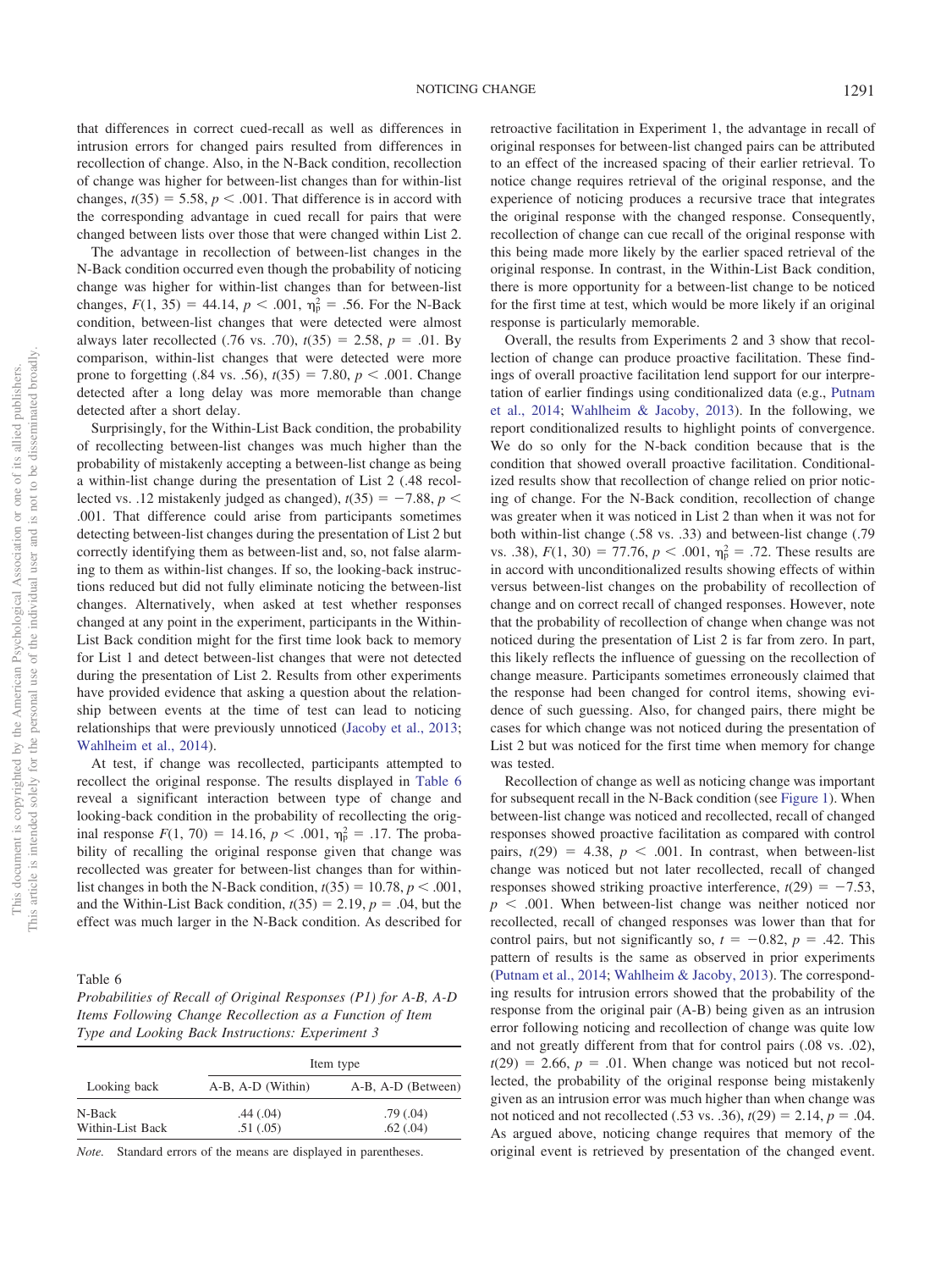

<span id="page-10-0"></span>*Figure 1.* Probabilities of correct recall of the most recent responses (left panel) and probabilities of P1 intrusions (right panel) for A-B, C-D items and Between-List A-B, A-D items in the N-Back group in Experiment 3 conditionalized on the detection and recollection of change are displayed above. These probabilities were computed from the 30 subjects who had at least one observation in each of the above cells. Error bars represent standard errors of the means.

Doing so serves as a repetition for the response from the original pair. Recollection of change increases recall of the changed response and reduces intrusion errors, producing proactive facilitation. When change is noticed but not recollected, the repetition effect for the original response produces increased proactive interference.

### **General Discussion**

Results from the current experiments revealed both retroactive facilitation (Experiment 1) and proactive facilitation (Experiments 2 and 3) in overall cued recall performance. Retroactive facilitation can be understood as resulting from the repetition effect produced by bringing the original pair (A-B) to mind during the presentation of the changed pair (A-D), which is required for change to be noticed. To understand proactive facilitation, we argue that noticing change produces a recursive representation that embeds memory for the original pair into that for the changed pair. At test, the original response coming to mind sometimes assists in retrieval of the recursive representation and in combination with recollection of change, results in proactive facilitation. Proactive facilitation results from later recollection of change. This process was illustrated by the commonplace example of an acquaintance's original name coming to mind along with memory for it having changed, and its doing so aiding retrieval of the changed name. When change is not recollected, memory for the original response competes with that for the changed response, producing proactive interference. Evidence for the crucial role played by recollection of change was revealed by findings in Experiment 3 showing that looking back to List 1, which was instructed for the N-Back condition but discouraged for the Within-List Back condition, increased both the noticing and the later recollection of change with the result being that proactive facilitation was observed for between-list, changed pairs in the N-Back condition but not in the Within-List Back condition. The pattern of intrusion errors in combination with the pattern of correct responses across condi-

tions show that overall performance reflected a mix of proactive facilitation produced by recollection of change and proactive interference produced by response competition.

The repetition of the original response involved in noticing change favored the target item for retroactive effects, thereby producing retroactive facilitation in Experiment 1. Retroactive facilitation was found for pairs changed between lists but was not found for pairs changed within lists. The interval between the prior presentation of an original pair and its coming to mind to notice change was much longer for between-list, changed pairs, and, so, produced a beneficial effect of spacing repetitions (cf. [Wahlheim](#page-15-7) [et al., 2014\)](#page-15-7). For proactive facilitation to be observed in Experiments 2 and 3, it was necessary for recollection of change to successfully overcome the stronger response competition produced by the retrieval of the original pair that occurred when change was noticed. Noticing a between-list change entails retrieval of the original pair after a long delay and so produced a spaced-repetition effect that favored the competitor, making recollection of change particularly important to overcome proactive interference. As expected, between-list change increased intrusion errors relative to within-list change in the Within-List Back condition, but did not do so in the N-Back condition. The increased probability of recollection of change in the N-Back condition was sufficient to counter the increased advantage for competitors produced by their spaced repetition, but recollection of change in the Within-List Back condition was not sufficient to do so.

By showing retroactive facilitation and the importance of recollection of change we depart from the associationistic view that motivated the two-factor theory of forgetting [\(Melton & Irwin,](#page-15-1) [1940;](#page-15-1) [Postman & Underwood, 1973\)](#page-15-2). [Barnes and Underwood](#page-14-4) [\(1959\)](#page-14-4) found that the presence of a strong association between original and changed responses (A-B, A-B') resulted in retroactive facilitation. They argued that retroactive facilitation occurred because participants learned the second list by creating mediators with the first responses (A-B-B'), and used that mediating rela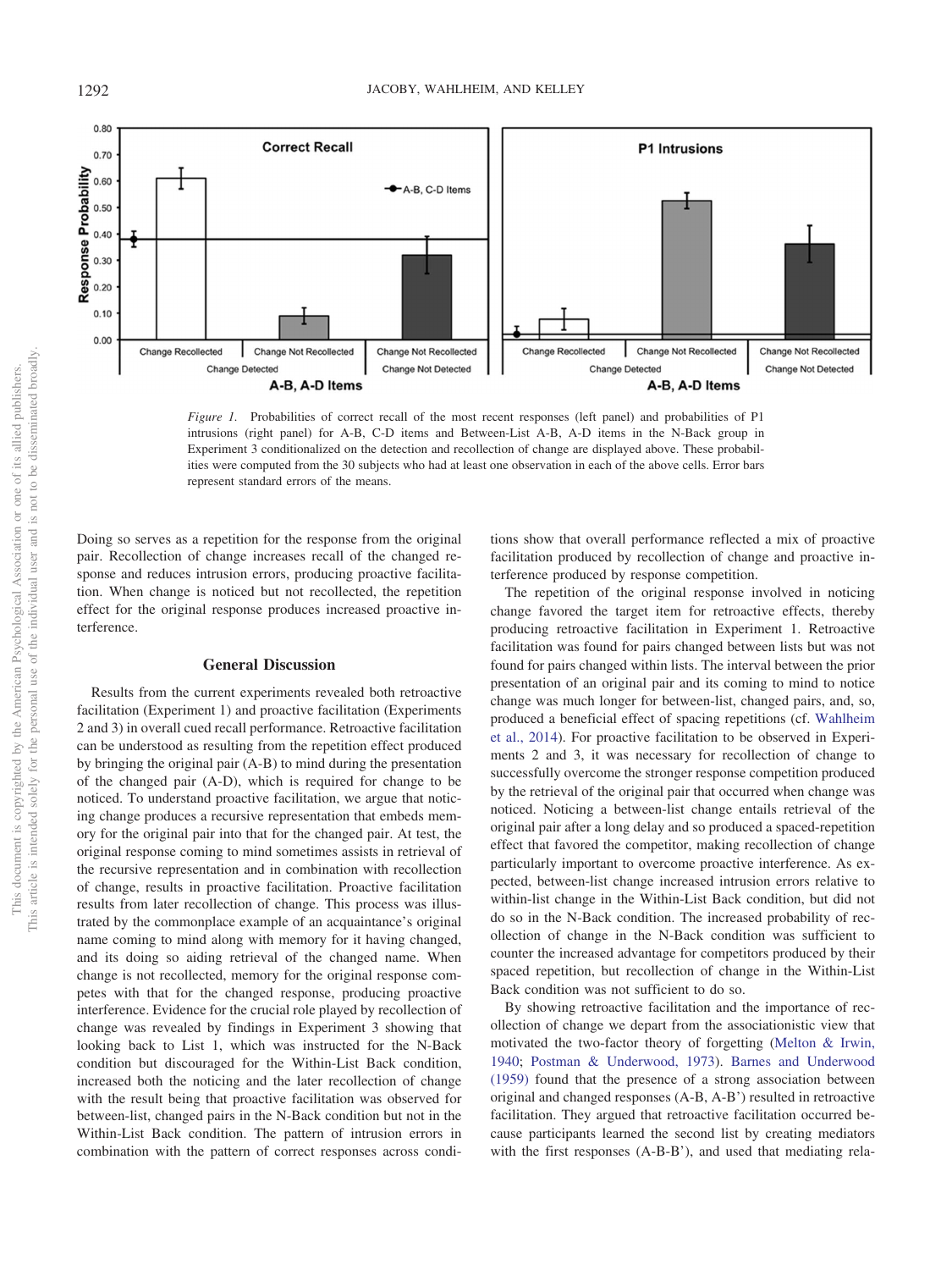tionship to retrieve the original response. Our results show that retroactive and proactive facilitation can be found with little or no association between responses (see also [Wahlheim, 2015,](#page-15-18) which used completely unrelated pairs). Two-factor theory held that proactive interference reflects only response competition. In contrast, our results show the necessity of also taking into account noticing and recollection of change to predict when proactive interference in overall performance will be observed. The claim that noticing change produces a recursive representation contrasts with the description of retroactive and proactive interference effects as only involving simple associations between stimuli and responses.

The finding of retroactive and proactive facilitation in overall performance cannot be explained as a function of using source monitoring to edit out intrusion errors. At best, such source editing could produce performance that was equal to that for control pairs, but could not produce performance for changed pairs that was superior to that for control pairs. Differentiation of sources can be used to reduce retroactive and proactive interference produced by response competitions (for a review, see [Abra, 1972\)](#page-14-3). It is useful to compare the costs and benefits gained from differentiation of sources with those gained from noticing and recollection of change. If sources are sufficiently differentiated, responses from the inappropriate source will seldom come to mind, and if they do so, intrusion errors can be avoided by careful source monitoring. However, differentiation of sources is antagonistic to noticing change and later recollection of change. Noticing and recollection of change offers the benefit of allowing one to avoid proactive interference produced by response competition, and the additional benefit of allowing one to recall the earlier-presented, nontarget response. Ability to recall both the original and the changed response is sometimes useful, as in the case of educational materials, where one's aim is to learn both that King A used General B to fight War C, and King A used General E to fight War F [\(Bower,](#page-14-0) [1974\)](#page-14-0).

Another benefit of noticing change and later recollection of change is that it supports memory for order and recency. [Jacoby et](#page-14-13) [al. \(2013\)](#page-14-13) showed that noticing and recollection of change produces memory for list membership that is superior to that produced when change is not noticed. Source memory, which is important for avoiding intrusion errors via an editing process, might itself be improved more when change is noticed than it would be had the situations been differentiated in a way that discouraged the noticing of change. However, noticing change also carries a potential cost if change is not recollected. The cost is due to the fact that noticing change strengthens the original response as it is retrieved during noticing, and so the original response is even more competitive with the target response if change is not recollected than if change had not been noticed in the first place. That pattern of results was illustrated in the conditionalized analyses of Experiment 3: Proactive interference was worse for change that was noticed but not later recollected.

One goal of the current experiments was to create situations where the probability of noticing and recollection of change could be increased and lead to overall retroactive and proactive facilitation. Our earlier articles demonstrating the role of noticing and recollection of change on proactive facilitation depended on conditionalized analyses, which were subject to item selection explanations. Nonetheless, results from the current experiments converge with results from our earlier experiments. Of particular interest, results of the current experiments show that the repetition involved in noticing change is responsible for retroactive facilitation. The increased memory for the original pair produced by such repetition in combination with recollection of change produces proactive facilitation, but serves as a source of heightened interference when change is not recollected.

Our theorizing about the importance of noticing and recollecting change builds on prior work done to show the importance of remindings (e.g., [Benjamin & Ross, 2010;](#page-14-15) [Hintzman, 2004\)](#page-14-17). [Hintzman \(2004\)](#page-14-17) proposed that remindings explain the lack of correspondence between effects of manipulations on frequency judgments versus recognition judgments. A general "memory strength" view holds that both recognition memory and frequency judgments rely on the same mechanism and, so, should be affected by various manipulations in the same way. In contrast, Hintzman showed that frequency judgments are more sensitive to effects of number of repetitions than is recognition confidence. He proposed that frequency judgments rely upon the recursive representation produced when a later presentation reminds one of an earlier presentation. Reminding was defined as "spontaneous recall of events related to the stimulus—particularly, earlier events in the experimental context." (p. 344) The memory record for a reminding embeds the earlier event in the later event. The construct of remindings was used to account for a variety of results in the memory literature, including the finding that participants can remember the temporal order of related words (e.g., *king* followed later in the list by *queen*) better than that of unrelated words [\(Tzeng & Cotton, 1980;](#page-15-19) [Winograd & Soloway, 1985\)](#page-15-20). Their ability to do is assumed to depend on recollection at the time of test that *queen* reminded them of *king* during study, a recollection based on the recursive trace formed during reminding. For a reminding to occur, a later presented item must provoke retrieval of memory for the earlier-presented item and its doing so is dependent upon well-known factors that are important for retrieval, including the delay since the encounter with the earlier-presented item and the similarity between the related items. In this vein, [Hintzman and](#page-14-18) [Stern \(1978\)](#page-14-18) found that judgments of frequency were higher when the test item had been repeated in the same context rather than in varying contexts. As noted by [Hintzman \(2004\),](#page-14-17) the lack of correspondence between effects on different measures of memory is reason to reject theories holding that general strength underlies performance on all memory measures, including his own Minerva model. Similarly, current results are reason to reject traditional theories of interference that held that "associative strength" underlies performance [\(Postman & Underwood, 1973\)](#page-15-2).

Recollection of remindings that reflect noticing relationships among events can enhance cued-recall of semantically related words [\(Jacoby, 1974\)](#page-14-6), temporal judgments [\(Jacoby & Wahlheim,](#page-14-7) [2013,](#page-14-7) and list discrimination [\(Jacoby et al., 2013\)](#page-14-13) as well as turn proactive interference into proactive facilitation and retroactive interference into retroactive facilitation. By emphasizing the importance of noticing, and by arguing for a consequent recursive representation, we depart from the associationistic tradition that marked investigations of retroactive and proactive effects from the perspective of the verbal learning tradition. [Asch \(1969\)](#page-14-19) argued that "association" as used within the associationistic tradition referred to an "and" relationship between two events. He demonstrated that other forms of relationship were much more effective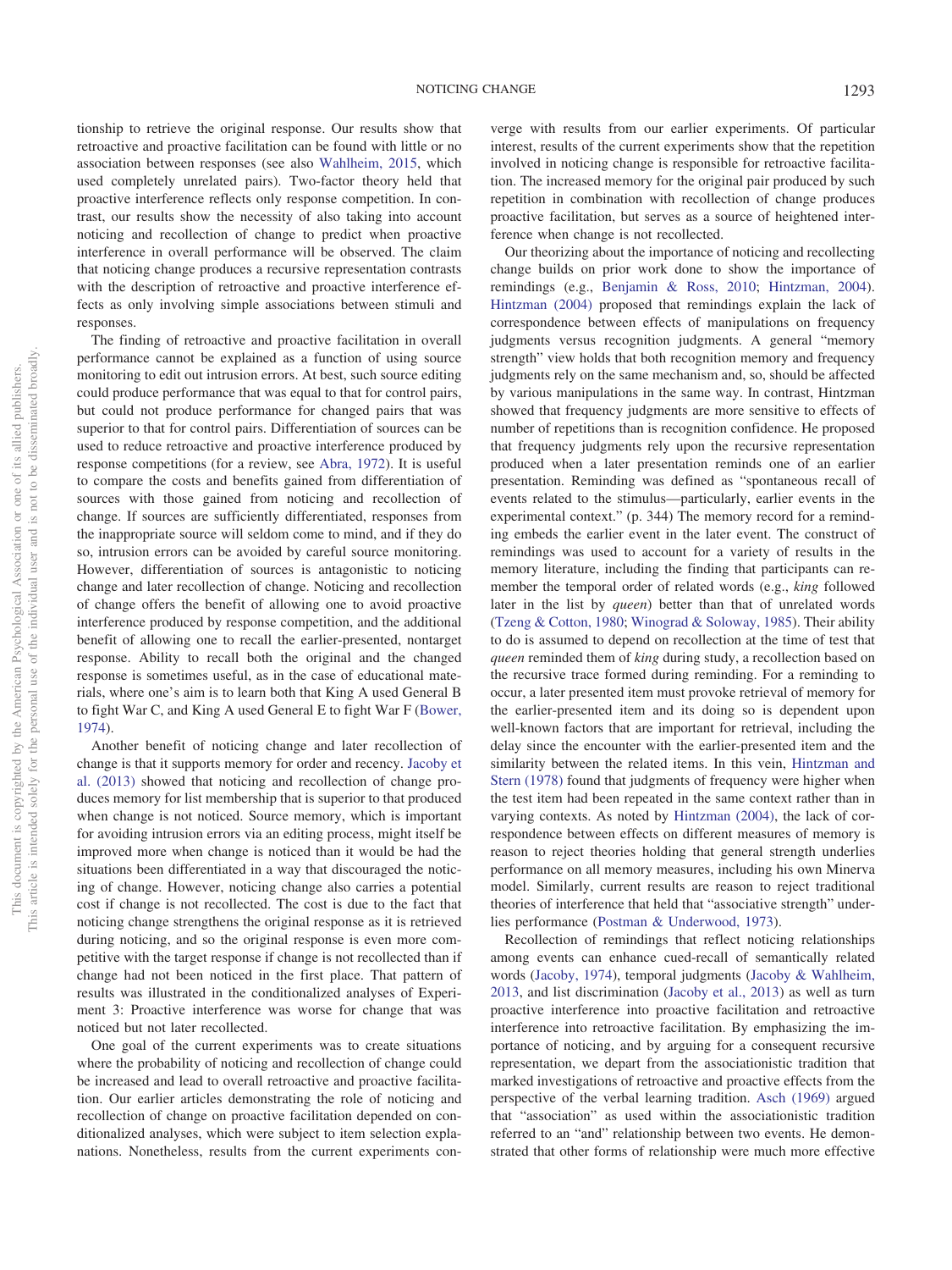as a basis for perception and for memory. Particularly relevant to results reported in the current article, [Asch \(1969\)](#page-14-19) demonstrated that even repetition benefits in memory depend upon noticing the relationship between the prior event and the current event. Participants learned associations between pairs of items to criterion and after some intervening tasks, learned a second list that included a single critical pair from the first list. During study of the second list, many participants remained unaware that one item was a repetition, and took as many trials to learn the repeated item as to learn a completely new item. Only when people were aware of the relation between initial study and the repetition of an item in the second list did their learning of the item in the context of the second list inherit the learning that accrued to the item in the context of the first list. These results are often met with disbelief, but we recently replicated them [\(Komsky, Kelley, & Ja](#page-15-21)[coby, in preparation\)](#page-15-21), and found similar results when the critical pair changed between lists. Furthermore, in [Wahlheim et al.](#page-15-7) [\(2014\)](#page-15-7) repetitions of pairs that went unnoticed as such showed cued recall that was no better than control items presented once.

## **Similarity and Difference in Change Detection**

Reed Hunt and his collaborators have done much research to make the important point that precision in memory (distinctiveness) derives from encoding differences in the context of similarity (for a review, see [Hunt, 2012\)](#page-14-20). We agree that good memory requires preserving information about differences against a background of similarity. This can be accomplished by a recursive representation of change. Similarity between events is necessary for a current event to trigger a reminding of an earlier event. For our experiments, an important basis of similarity was the left-hand member of pairs (A-B, A-D). Noticing change relies upon differences with both similarities and differences being represented in the recursive trace. One benefit of the interpretation of reminding and the recursive representation that embeds memory for the original event into the experience and memory of the second event is that such a representation can also account for improved memory for temporal order and list membership [\(Jacoby](#page-14-13) [et al., 2013\)](#page-14-13).

In line with Hunt's emphasis on the conditions that give rise to distinctiveness, whether greater attention is focused on differences or on similarities likely depends upon the task in which a person is engaged as well as the characteristics of the materials. [Begg \(1978\)](#page-14-21) showed that for pairs of words that were similar (e.g., *whiskey, vodka*) subsequent memory performance was better if participants were asked to list differences rather than similarities between the two. In contrast, for pairs of words that had little in common, subsequent memory performance was better if participants were asked to list similarities. An interesting question is whether the recursive trace that results from attempting to detect change would differ from the recursive trace that results from attempting to detect similarity even with materials kept constant. Change is noticed against a background of similarity and the reminding required for noticing change likely reflects the task in which a person is engaged, along with the salience of similarities and differences as determined by one's goals and the materials.

## **Depth of Recursive Reminding**

A key parameter in testing whether noticing change and recollection of change extends to other paradigms to produce proactive and retroactive facilitation may be the depth of recursion in remindings. People may be reminded of an earlier event by a changed event, but will a subsequent change lead them to be reminded of being reminded, and then later to being reminded of being reminded of being reminded, with a corresponding depth of recursion in the remembered representation? [Hintzman \(2004\)](#page-14-17) proposed that recursive reminding could be quite deep, such that it could support frequency judgments in the range (one to three) used in his experiments, however, the depth of recursion may differ for repetitions versus changes.

[Jacoby et al. \(2001\)](#page-14-22) investigated proactive interference using a training phase during which A-B and A-D pairs were intermixed and presented a large number of times so A-B sometimes followed A-D and vice versa. This training phase occurred prior to the presentation of study lists that were presented to assess effects of proactive interference. The frequent changes in responses paired with a cue during training makes it unlikely that recollection of change could be used to avoid response competition responsible for proactive interference under those conditions. If noticing change results in A-B being embedded in A-D, would representing A-B result in the earlier embedded trace being embedded in memory for the later presentation of A-B, and so forth? There must be some limit to the depth of such recursion. Beyond that limit, one might only recollect that change occurred frequently without being able to recollect the order or even which response was encountered most recently.

When changes in the response paired with a cue are frequent, people's best chance to reduce interference due to response competition may be to constrain retrieval to the targeted context or list, rather than relying on recollection of change as in the current experiments. Jacoby et al. showed that their results were fit well with the assumption that proactive interference is observed only when recollection fails. Jacoby et al. used "recollection" to refer to the process of constraining retrieval. In the current experiments, we use "recollection of change" to refer to remembering a particular content that can aid retrieval of the target. On a broader level, Jacoby et al. and the current results share a common explanation that interference stems from an automatic process of competition that prevails when controlled recollection fails to oppose it.

Given the pivotal role of noticing and recollection of change for transforming potential interference into facilitation, it is important to identify conditions that increase the likelihood of noticing and recollection of change. Repeated presentation of the original pair makes noticing and recollection of change more likely [\(Wahlheim,](#page-15-17) [2014;](#page-15-17) [Wahlheim & Jacoby, 2013\)](#page-15-8) as does a test on the responses from the original pairs as compared with representing the original pairs for restudy prior to study of List 2 [\(Wahlheim, 2015\)](#page-15-18). [Negley](#page-15-22) [and Kelley](#page-15-22) (in preparation) manipulated the probability of noticing change by varying the background against which pairs were presented. Background nature scenes (an eagle in the mountains, a giant wave) were either repeated or changed between the A-B and A-D pairs. When scenes were repeated, change in the pair was more often noticed, change was more often recollected, and cued recall of the more recent pair was improved, compared with when scenes were changed. The finding that noticing of change is more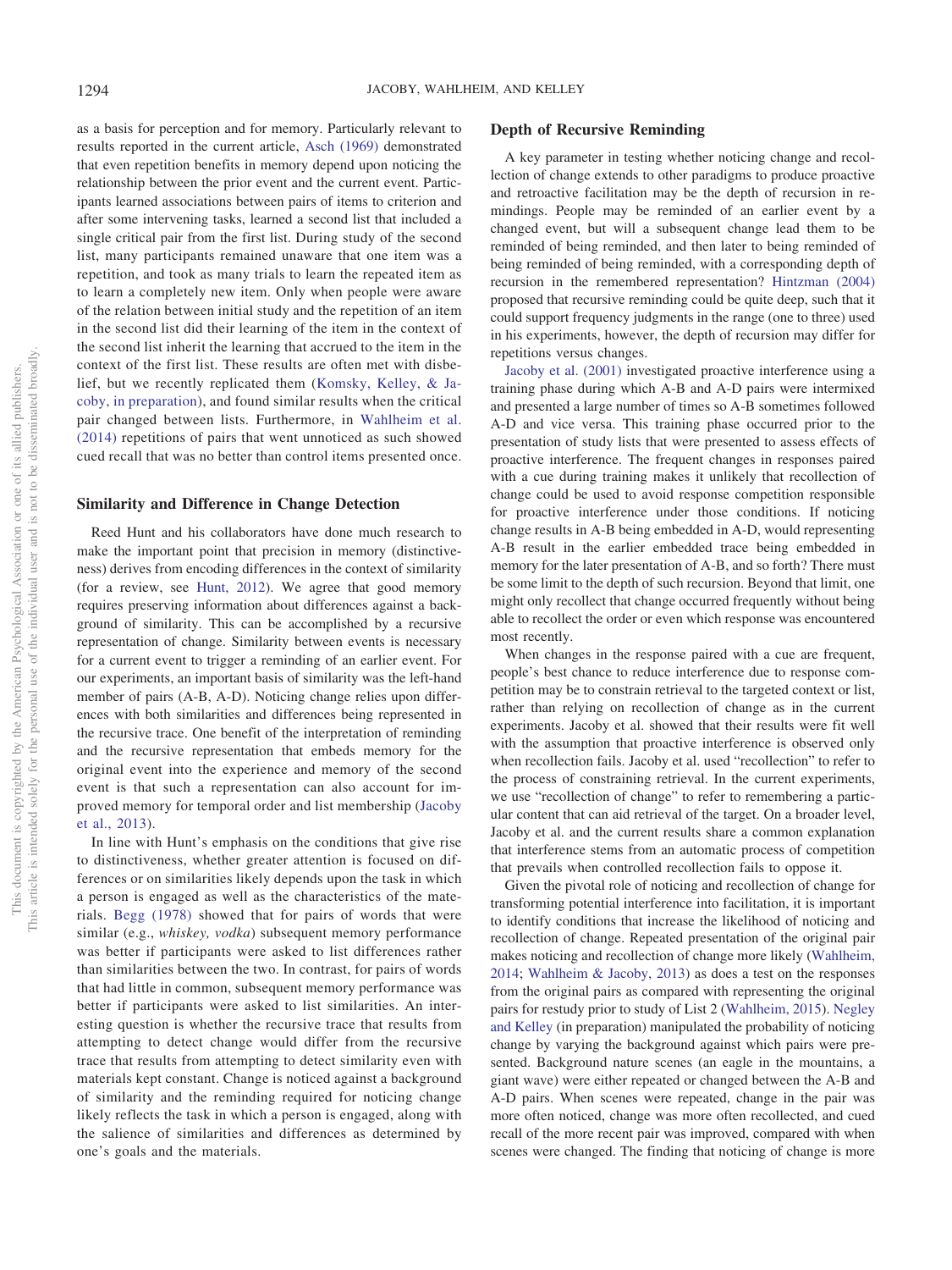likely when background is held constant converges with [Hintzman](#page-14-18) [and Stern's \(1978\)](#page-14-18) finding that judgments of frequency were higher when the test item had been repeated in the same context rather than in varying contexts.

### **Spontaneous Reminding Versus Directed Noticing**

[Hintzman \(2004,](#page-14-17) [2011\)](#page-14-14) defines remindings as cases of spontaneous retrieval as does [Benjamin and Ross \(2010\).](#page-14-15) Berntsen and colleagues (e.g., [Berntsen, Staugaard, & Sorenson, 2013\)](#page-14-23) also distinguish between spontaneous retrieval (remindings) and intentional retrieval. Berntsen et al. proposed that spontaneous remindings are particularly sensitive to reinstatement of rich context. Reinstatement of context is important for remindings [\(Hintzman &](#page-14-18) [Stern, 1978;](#page-14-18) [Negley & Kelley,](#page-15-22) in preparation), and does seem likely to sometimes give rise to spontaneous reminding. However, match in context is also likely to be important for directed reminding as revealed by the importance of the match between study and test context for intentional use of memory (e.g., [Smith & Vela,](#page-15-23) [2001\)](#page-15-23). It is an empirical question whether spontaneous noticing of repetitions, changes and other relationships differs qualitatively from intentional detection and whether they respond differently to various manipulations.

It is likely that results of the current experiments reflected both spontaneous and intentional reminding. The probability of recollecting between-list changes in the N-back condition was much higher than that in the Within-List Back condition, showing that looking-back instructions brought remindings partially under task control. However, the finding that recollection of between-list changes in the Within-List Back condition was far greater than zero suggests that spontaneous remindings of List 1 responses sometimes occurred during the presentation of List 2. Spontaneous remindings produced by between-list changes would serve as a source of change detection errors for the Within-List Back condition and might also slow correct rejection of between-list changes as having occurred in List 2. Such interference effects have been used as a measure of automaticity (e.g., [Anderson, Jacoby,](#page-14-24) [Thomas, & Balota, 2011\)](#page-14-24). It opens the possibility that errors and slowing of correct rejections in looking-back tasks could be used to distinguish spontaneous remindings from those that are directed by instructions. For example, increasing the number of List 1 presentations of an A-B pair might increase the probability of mistakenly accepting between list changes as within list changes, and also slow the rejection of between-list changes in the Within-List looking back condition, showing an effect on spontaneous noticing of change. Even when one attempts to restrict oneself to examining the recent past, one might notice changes from particularly salient original events or find that frequently encountered original events spontaneously come to mind. Failures of lookingback instructions to fully bring reminding under task control are likely to be informative.

## **Individual Differences in Noticing and Recollection of Change**

There are large individual differences in the probability of noticing and recollecting change, and individual differences in change recollection substantially contribute to differences in the probability of recalling changed responses [\(Jacoby et al., 2013;](#page-14-13)

[Putnam et al., 2014;](#page-15-16) [Wahlheim & Jacoby, 2013\)](#page-15-8). The results produced by the use of the looking-back procedure in the current experiments suggest that individual differences in noticing and recollection of change partly reflect differences in the breadth of attention. That is, people may differ in the extent to which they look back over recent experiences as opposed to focus more narrowly on the current situation (cf. [Jacoby, 1974\)](#page-14-6). Similarly, in the misinformation effect, which is a case of retroactive interference that occurs when the misinformation (changed detail) is not detected as such, there are also individual differences. For example, participants who read the misinformation more slowly are more likely to notice the changes, and to then not show disruptive effects of the misinformation on memory for the original event [\(Tousignant et al., 1986\)](#page-15-10). The slower reading may reflect more looking back to the original event.

Individual differences in looking back are potentially important in a variety of settings. [Otero and Kintsch \(1992\)](#page-15-24) found that many students failed to detect contradictions between sentences in text but the few who did so showed facilitation of memory for both the original and contradicting sentences, whereas those who did not recalled one or the other of the contradictory sentences or neither. Their findings are similar to ours, and illustrate the general importance of individual differences in noticing and recollection of change. People also differ in the extent to which they compartmentalize prior knowledge and do not integrate it with current learning (e.g., [Potts, Keller, & Rooley, 1981\)](#page-15-25). A substantial proportion of people neglect to access general knowledge while doing a linear ordering task with a mix of real-world and novel elements (see also, [Hannon & Daneman, 2001\)](#page-14-25). Integration of prior knowledge in a current learning task may rely on noticing relationships and therefore point to the importance of individual differences in looking back in educational settings.

Even when participants are not required to explicitly detect change but, instead, are only instructed to learn List 2, we [\(Wahl](#page-15-8)[heim & Jacoby, 2013\)](#page-15-8) have found that recollection of change as well as recall of the changed response is high for some participants. Presumably, those participants detected change during the presentation of List 2 even though they were not instructed to do so, which might involve self testing as well as spontaneous noticing of change. Having spontaneously noticed change for one pair, participants might begin to self-test for other pairs, seeking further changes. Comparisons of effects of instructions to learn with those produced by instructions to explicitly detect change holds promise as a means of further examining individual differences in looking back (cf. [Jacoby, 1974\)](#page-14-6), as well as a means of further exploring the utility of the contrast between spontaneous and directed noticing of change.

To produce proactive facilitation, detection of change is not sufficient, but in addition, detected change must be recollected. As a consequence, overall proactive facilitation will occur only under conditions that promote recollection of change as well as detection of change. In this vein, detection of change was higher for withinlist changes than for between-list changes (Experiments 2 and 3), but overall proactive facilitation was observed only for betweenlist changes. This outcome was a consequence of recollection of change being substantially higher for between-list changes than for within-list changes. The recollection advantage of between-list changes was interpreted as being an effect of the spacing of the original and changed response. Similarly, it was noted that the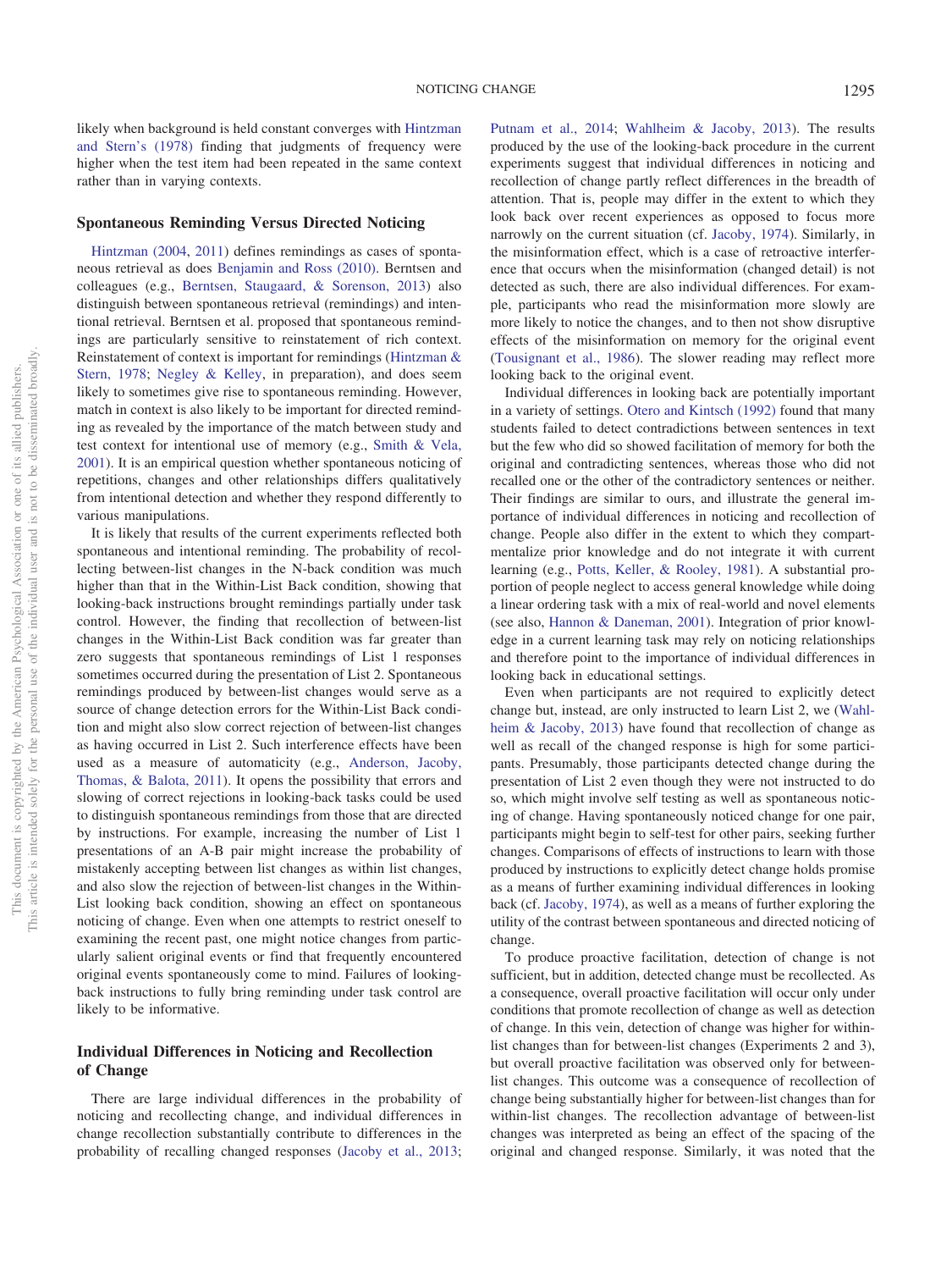effect of spacing repetitions depends on the detection of repetition, which can be manipulated by means of a looking-back procedure [\(Wahlheim et al., 2014\)](#page-15-7).

#### **Conclusions**

A great deal of research and theorizing has been aimed at the effects of repetition. For example, a huge literature is devoted to recognition memory. Much less has been done to investigate conditions that are important for the noticing and recollection of change. In the current experiments, change was arbitrary in that there was little or no association between the original and changed responses. Even recollection of arbitrary change produced memory facilitation in a situation that could produce interference. In more natural settings, change is typically not arbitrary but causal (cf. [Hintzman, 2011\)](#page-14-14), which likely results in even larger effects of noticing and recollection of change.

Often, the first step toward adjustment to changed circumstances is to look back so as to notice and later recollect change. Recollection of change might serve as an important bridge to guide performance in changed circumstances until new automatic influences of memory develop to a level that makes recollection of change no longer needed. Further, it is likely that recollection of change is generally important for proactive facilitation in the form of learning. As an example, suppose one unintentionally changed one's golf swing and so produced a shot that was strikingly superior to that typically produced in similar situations. To incorporate this change into one's standard golf swing, it is seemingly necessary that the change be noticed and subsequently recollected prior to later swings in similar circumstances until the changed swing becomes habitual due to its repetition. Concerns of this sort highlight the importance of further investigating effects of noticing and recollection of change for applied purposes as well as for purposes of theory.

#### **References**

- <span id="page-14-3"></span>Abra, J. C. (1972). List differentiation and forgetting. In C. P. Duncan, L. Sechrest, & A. W. Melton (Eds.), *Human memory: Festschrift in honor of Benton J. Underwood* (pp. 25–57). New York, NY: Appleton-Century Crofts.
- <span id="page-14-24"></span>Anderson, B. A., Jacoby, L. L., Thomas, R. C., & Balota, D. A. (2011). The effects of age and divided attention on spontaneous recognition. *Memory & Cognition, 39,* 725–735. [http://dx.doi.org/10.3758/s13421-010-](http://dx.doi.org/10.3758/s13421-010-0046-z) [0046-z](http://dx.doi.org/10.3758/s13421-010-0046-z)
- <span id="page-14-11"></span>Anderson, M. C. (2003). Rethinking interference theory: Executive control and the mechanisms of forgetting. *Journal of Memory and Language, 49,* 415– 445. <http://dx.doi.org/10.1016/j.jml.2003.08.006>
- <span id="page-14-1"></span>Anderson, M. C., & Neely, J. H. (1996). Interference and inhibition in memory retrieval. In E. L. Bjork & R. A. Bjork (Eds.), *Handbook of perception and cognition: Memory* (2nd ed., pp. 237–313). San Diego, CA: Academic Press.
- <span id="page-14-19"></span>Asch, S. (1969). A reformulation of the problem of associations. *American Psychologist, 24,* 92–102. <http://dx.doi.org/10.1037/h0027121>
- <span id="page-14-4"></span>Barnes, J. M., & Underwood, B. J. (1959). Fate of first-list associations in transfer theory. *Journal of Experimental Psychology, 58,* 97–105. [http://](http://dx.doi.org/10.1037/h0047507) [dx.doi.org/10.1037/h0047507](http://dx.doi.org/10.1037/h0047507)
- <span id="page-14-21"></span>Begg, I. (1978). Similarity and contrast in memory for relations. *Memory & Cognition, 6,* 509 –517. <http://dx.doi.org/10.3758/BF03198239>
- <span id="page-14-15"></span>Benjamin, A. S., & Ross, B. H. (2010). The causes and consequences of

reminding. In A. S. Benjamin (Ed.), *Successful remembering and successful forgetting: A Festschrift in honor of Robert A. Bjork* (pp. 71– 87). New York, NY: Psychology Press.

- <span id="page-14-16"></span>Benjamin, A. S., & Tullis, J. (2010). What makes distributed practice effective? *Cognitive Psychology, 61,* 228 –247. [http://dx.doi.org/](http://dx.doi.org/10.1016/j.cogpsych.2010.05.004) [10.1016/j.cogpsych.2010.05.004](http://dx.doi.org/10.1016/j.cogpsych.2010.05.004)
- <span id="page-14-23"></span>Berntsen, D., Staugaard, S. R., & Sørensen, L. M. (2013). Why am I remembering this now? Predicting the occurrence of involuntary (spontaneous) episodic memories. *Journal of Experimental Psychology: General, 142,* 426 – 444. <http://dx.doi.org/10.1037/a0029128>
- <span id="page-14-0"></span>Bower, G. H. (1974). Selective facilitation and interference in retention of prose. *Journal of Educational Psychology, 66,* 1– 8. [http://dx.doi.org/](http://dx.doi.org/10.1037/h0035802) [10.1037/h0035802](http://dx.doi.org/10.1037/h0035802)
- <span id="page-14-5"></span>Bruce, D., & Weaver, G. E. (1973). Retroactive facilitation in short-term retention of minimally learned paired associates. *Journal of Experimental Psychology, 100,* 9 –17. <http://dx.doi.org/10.1037/h0035488>
- <span id="page-14-2"></span>Crowder, R. G. (1976). *Principles of learning and memory*. Hillsdale, NJ: Erlbaum.
- <span id="page-14-8"></span>Delaney, P. F., Verkoeijen, P. P. J. L., & Spirgel, A. (2010). Spacing and testing effects: A deeply critical, lengthy, and at times discursive review of the literature. In B. H. Ross (Ed.), *The psychology of learning and motivation* (Vol. 53, pp. 63–148). Burlington, VT: Academic Press.
- <span id="page-14-10"></span>Dodd, D. H., & Bradshaw, J. M. (1980). Leading questions and memory: Pragmatic constraints. *Journal of Verbal Learning and Verbal Behavior, 19,* 695–704. [http://dx.doi.org/10.1016/S0022-5371\(80\)90379-5](http://dx.doi.org/10.1016/S0022-5371%2880%2990379-5)
- <span id="page-14-9"></span>Greene, E., Flynn, M. S., & Loftus, E. F. (1982). Inducing resistance to misleading information. *Journal of Verbal Learning and Verbal Behavior, 21,* 207–219. [http://dx.doi.org/10.1016/S0022-5371\(82\)90571-0](http://dx.doi.org/10.1016/S0022-5371%2882%2990571-0)
- <span id="page-14-12"></span>Gruppuso, V., Lindsay, D. S., & Kelley, C. M. (1997). The processdissociation procedure and similarity: Defining and estimating recollection and familiarity in recognition memory. *Journal of Experimental Psychology: Learning, Memory, and Cognition, 23,* 259 –278. [http://dx](http://dx.doi.org/10.1037/0278-7393.23.2.259) [.doi.org/10.1037/0278-7393.23.2.259](http://dx.doi.org/10.1037/0278-7393.23.2.259)
- <span id="page-14-25"></span>Hannon, B., & Daneman, M. (2001). A new tool for measuring and understanding individual differences in the component processes of reading comprehension. *Journal of Educational Psychology, 93,* 103– 128. <http://dx.doi.org/10.1037/0022-0663.93.1.103>
- <span id="page-14-17"></span>Hintzman, D. L. (2004). Judgment of frequency versus recognition confidence: Repetition and recursive reminding. *Memory & Cognition, 32,* 336 –350. <http://dx.doi.org/10.3758/BF03196863>
- <span id="page-14-14"></span>Hintzman, D. L. (2011). Research strategy in the study of memory: Fads, fallacies, and the search for the "coordinates of truth." *Perspectives on Psychological Science, 6,* 253–271. [http://dx.doi.org/10.1177/](http://dx.doi.org/10.1177/1745691611406924) [1745691611406924](http://dx.doi.org/10.1177/1745691611406924)
- <span id="page-14-18"></span>Hintzman, D. L., & Stern, L. D. (1978). Contextual variability and memory for frequency. *Journal of Experimental Psychology: Human Learning and Memory, 4,* 539 –549. <http://dx.doi.org/10.1037/0278-7393.4.5.539>
- <span id="page-14-20"></span>Hunt, R. R. (2012). Distinctive processing: The co-action of similarity and difference in memory. In B. H. Ross (Ed.), *The psychology of learning* and motivation (Vol. 56, pp. 1-46). Burlington, VT: Academic Press.
- <span id="page-14-6"></span>Jacoby, L. L. (1974). The role of mental contiguity in memory: Registration and retrieval effects. *Journal of Verbal Learning and Verbal Behavior, 13,* 483– 496. [http://dx.doi.org/10.1016/S0022-5371\(74\)80001-0](http://dx.doi.org/10.1016/S0022-5371%2874%2980001-0)
- <span id="page-14-22"></span>Jacoby, L. L., Debner, J. A., & Hay, J. F. (2001). Proactive interference, accessibility bias, and process dissociations: Valid subjective reports of memory. *Journal of Experimental Psychology: Learning, Memory, and Cognition, 27,* 686 –700. <http://dx.doi.org/10.1037/0278-7393.27.3.686>
- <span id="page-14-7"></span>Jacoby, L. L., & Wahlheim, C. N. (2013). On the importance of looking back: The role of recursive remindings in recency judgments and cued recall. *Memory & Cognition, 41,* 625– 637. [http://dx.doi.org/10.3758/](http://dx.doi.org/10.3758/s13421-013-0298-5) [s13421-013-0298-5](http://dx.doi.org/10.3758/s13421-013-0298-5)
- <span id="page-14-13"></span>Jacoby, L. L., Wahlheim, C. N., & Yonelinas, A. P. (2013). The role of detection and recollection of change in list discrimination. *Memory & Cognition, 41,* 638 – 649. <http://dx.doi.org/10.3758/s13421-013-0313-x>